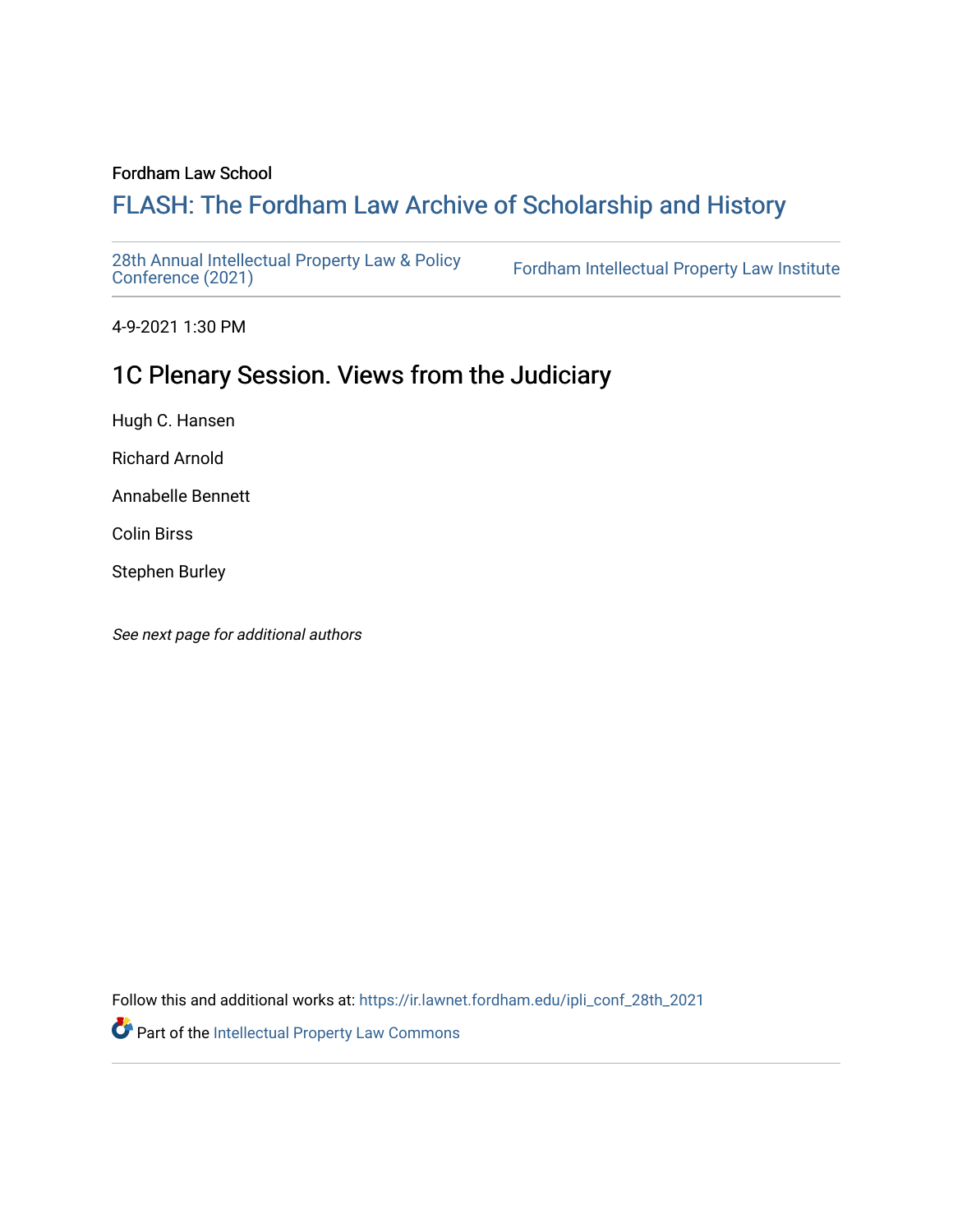## Authors

Hugh C. Hansen, Richard Arnold, Annabelle Bennett, Colin Birss, Stephen Burley, Paolo Catallozzi, Jennifer Choe-Groves, Christopher Floyd, Klaus Grabinski, Lennie Hoffman, Simon Holzer, Gordon Humphreys, Robin Jacob, Carl Josefsson, Rian Kalden, F. Scott Kleff, Kathleen M. O'Malley, Paul R. Michel, and Pauline Newman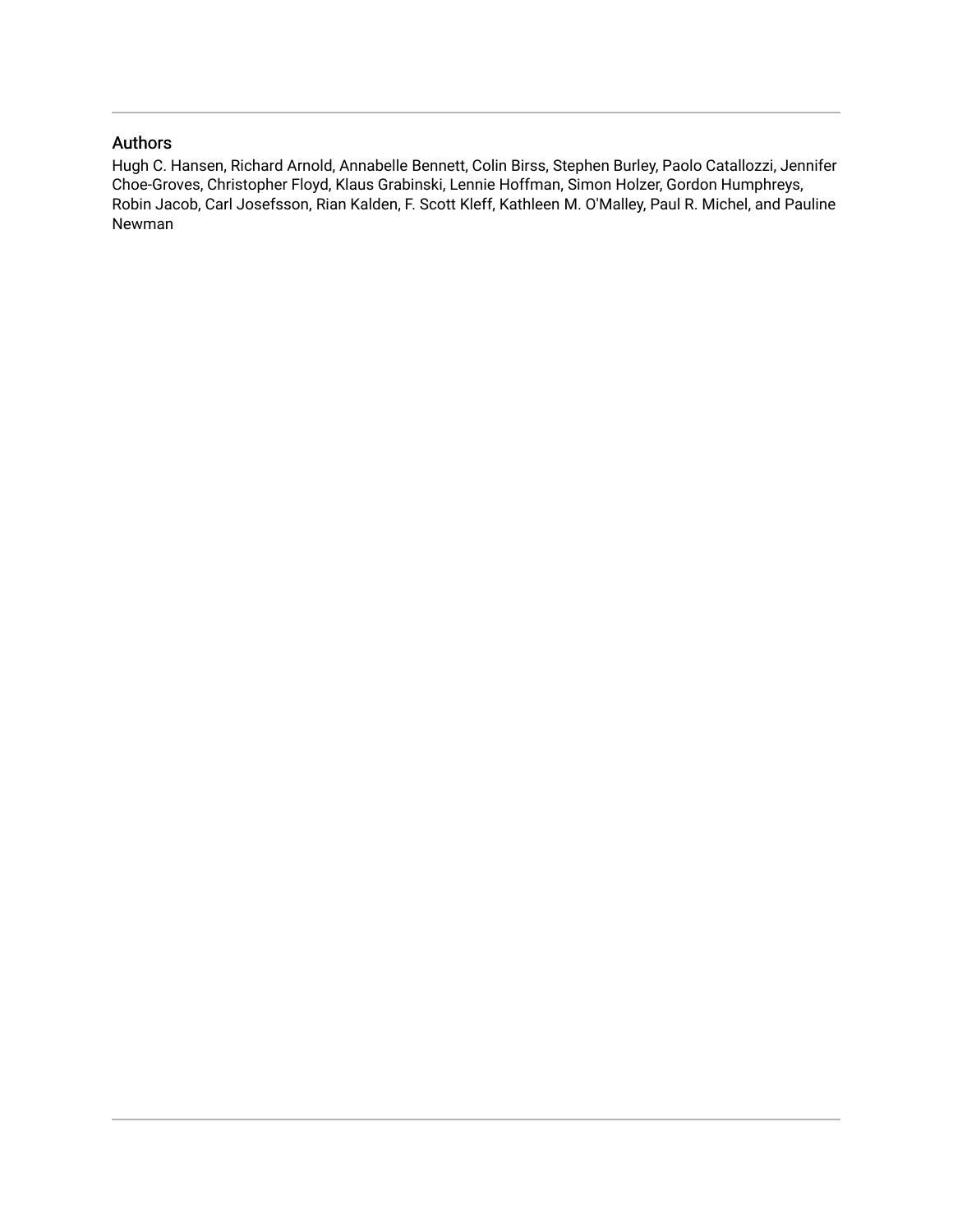## **Emily C. & John E. Hansen Intellectual Property Institute**

## **TWENTY-EIGHTH ANNUAL CONFERENCE INTERNATIONAL INTELLECTUAL PROPERTY LAW & POLICY**

*Friday, April 9, 2021 – 1:30 p.m.*

**SESSION 1: Plenary Sessions 1C.** *Views from the Judiciary*

*Moderator:* **Hugh C. Hansen** *Fordham University School of Law, New York*

*Panelists***:**

**Richard Arnold** *U.K. Court of Appeal, London*

## **Annabelle Bennett**

*Former Judge of the Federal Court of Australia, Sydney; Bond University, Robina, Queensland*

> **Colin Birss** *U.K. Court of Appeal, London*

**Stephen Burley** *Federal Court of Australia, Sydney*

**Paolo Catallozzi** *Supreme Court of Italy, Rome*

**Jennifer Choe-Groves** *U.S. Court of International Trade, New York*

**Christopher Floyd** *Lord Justice of Appeal of the Court of Appeal, London (retired)*

> **Klaus Grabinski** *Federal Court of Justice, Karlsruhe*

**Lennie Hoffman** *Second Senior Lord of Appeal in Ordinary; Queen Mary University of London, London (retired)*

## **Simon Holzer**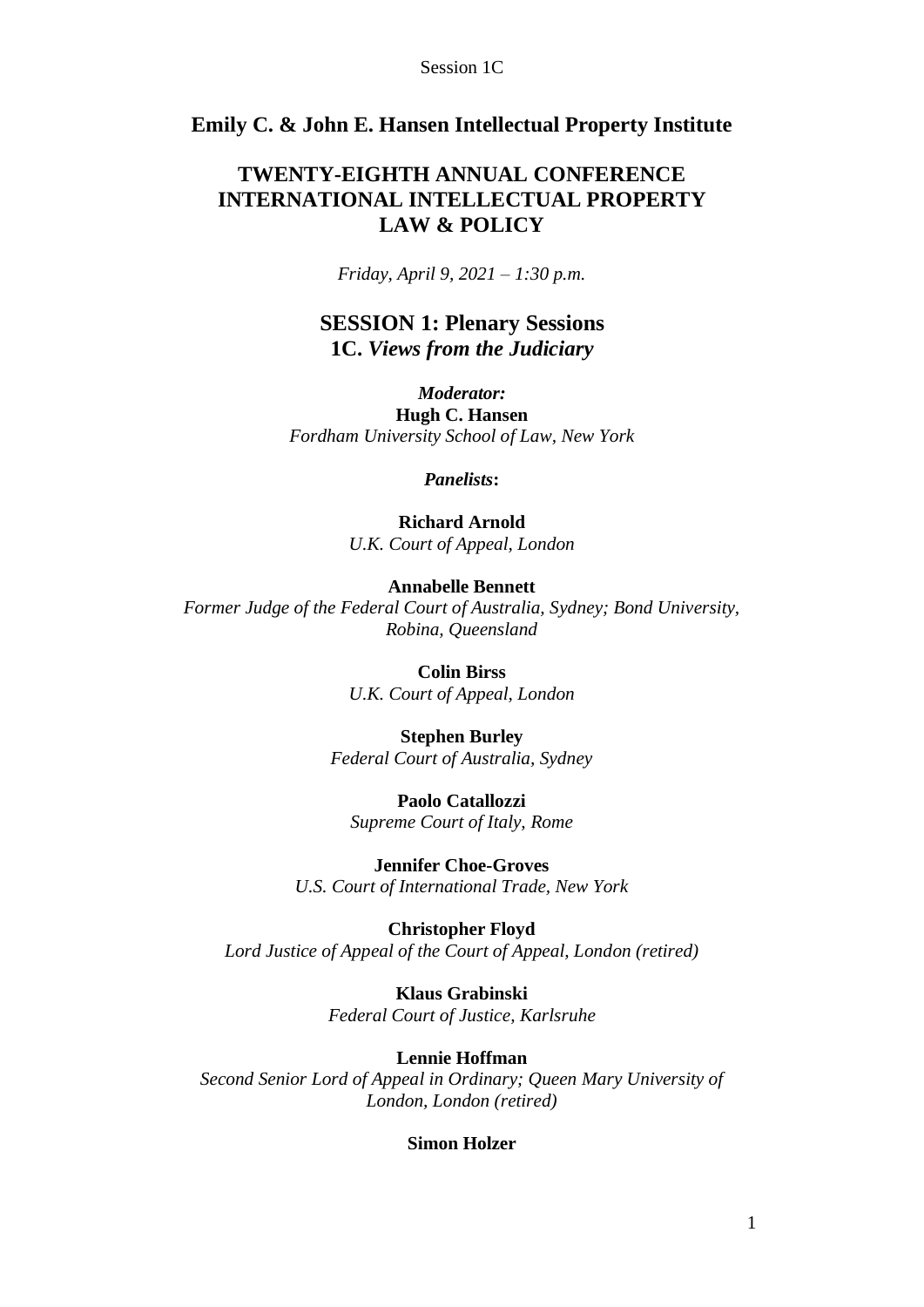*Swiss Federal Patents Court, St. Gallen; MLL Meyerlustenberger Lachenal Froriep AG, Zurich*

## **Gordon Humphreys**

*Boards of Appeal, European Union Intellectual Property Office, Alicante*

## **Robin Jacob**

*Lord Justice of Appeal of the Court of Appeal, London (retired); Faculty of Laws, University College London, London*

## **Carl Josefsson**

*European Patent Office, Haar*

## **Rian Kalden**

*Court of Appeal of the The Hague, The Hague*

#### **F. Scott Kieff**

*Former Commissioner, U.S. International Trade Commission; Kieff Strategies LLC, Washington, D.C.*

## **Kathleen M. O'Malley**

*U.S. Court of Appeals for the Federal Circuit, Washington, D.C.*

## **Paul R. Michel**

*Former Chief Judge, U.S. Court of Appeals for the Federal Circuit, Washington, D.C.*

## **Pauline Newman**

*U.S. Court of Appeals for the Federal Circuit, Washington, D.C.*

*\*\*\**

HUGH C. HANSEN: Alright. Well, hello everybody. So I've been told that we're starting with Rian today because she has to leave early. Rian, you went to LSE for a while. Why did you do that?

RIAN KALDEN: I was offered a scholarship to go to London and I had Professor Cornish, who taught Intellectual Property. That's how I ended up there.

HUGH C. HANSEN: Annabelle, we're going to discuss this sooner. Professor Cornish, everyone thinks he's English. He acts English. He thought he was English. He's actually Australian.

ANNABELLE BENNETT: He is. He's an Aussie.

RIAN KALDEN: Oh, really?

HUGH C. HANSEN: We'll do that later. First of all, how was Stibbe? You were there for a while, 11 years. How was that—practicing?

RIAN KALDEN: Oh, that was great fun. I started off with intellectual property, but I also did a lot of things like company law, arbitration, and that sort of thing. I think it's very important for a judge to be in private practice first. That experience is really important before you go to the other side of the desk, so to say.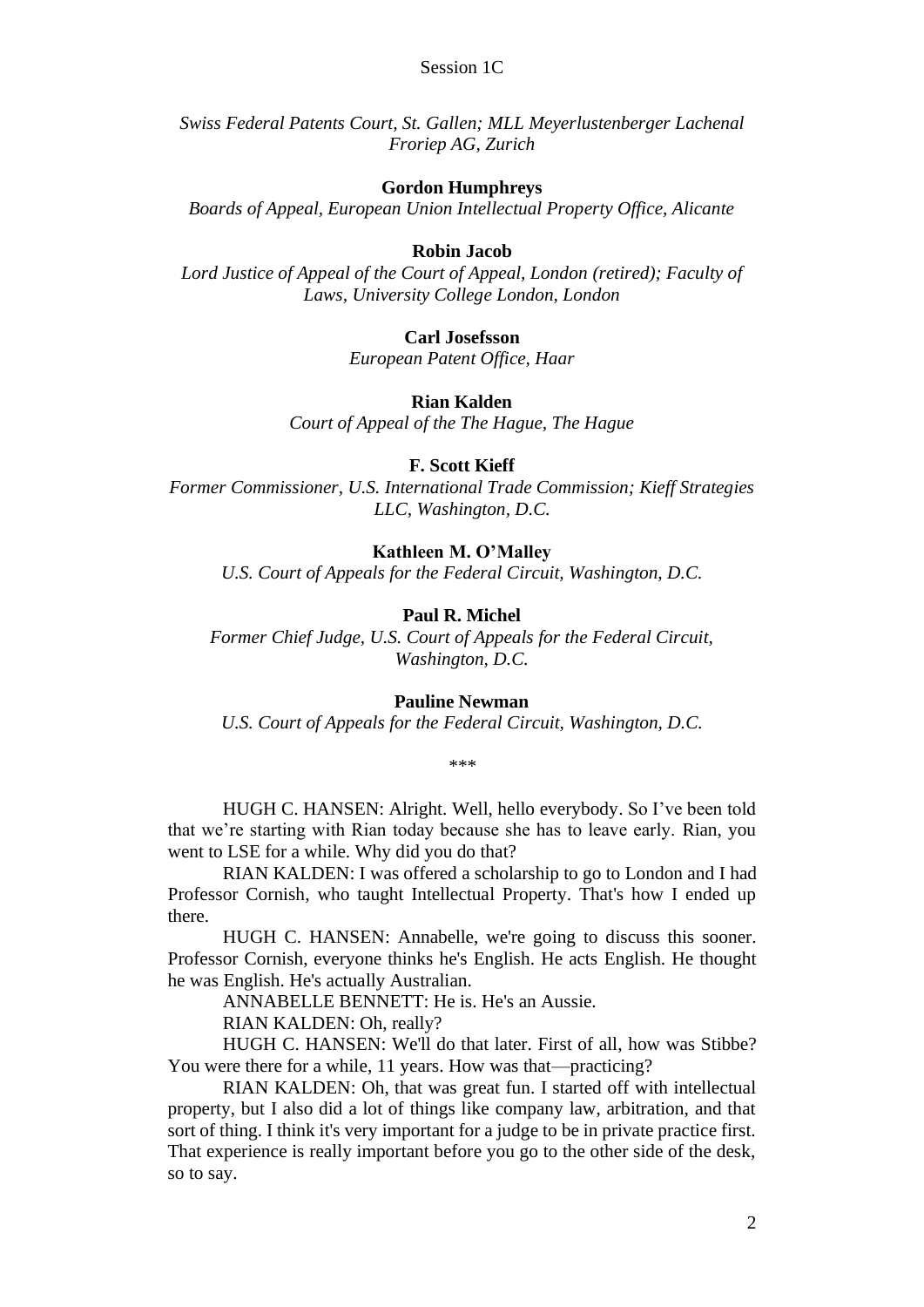HUGH C. HANSEN: You have been in the judge's career in what, maybe four different spots, or three different spots, or what?

RIAN KALDEN: I started off in The Hague at the District Court. Then, I shortly was in Haarlem, which is a place next to Amsterdam. I did try a bit-- I did criminal law.

HUGH C. HANSEN: For a very short time.

RIAN KALDEN: Very short time, because it was not really my piece of cake, I must admit, and so I left the Hague and that's where I still went.

HUGH C. HANSEN: You're also an arbitrator. An active arbitrator as a judge, is that usual?

RIAN KALDEN: At the moment, I don't really do it because it's too busy with the court job at the moment. I did that mostly when I was a criminal judge because I had time to do that next to working as a judge. It is allowed. If you are not a full-time judge, you can be a part-time judge in the Netherlands. I was a part-time judge at the time, so I did have time to do some arbitration next. It's allowed.

HUGH C. HASEN: Going back over your career, is there anything you would do differently now, looking back, with all the knowledge and maturity you have now?

RIAN KALDEN: No, I don't think so. Even though I didn't quite like the criminal law department, I think it's very good for a judge to do that for a time, because it's an aspect of being a judge. You get to see a completely different part of society than what you're used to being in. I think it's very valuable, so no I don't think I have any regrets.

HUGH C. HANSEN: How much are you affected by law decisions or whatever in other countries, like the U.S. or wherever, in terms of your thinking about issues? Does that actually play a part at all?

RIAN KALDEN: I think they do because, even though we're of course not bound, it's always good to see how your colleagues approach similar questions. It makes you think. We're all working towards harmonization as much as we can. You cannot do that unless you are aware of the decisions in other parts of the world.

HUGH C. HANSEN: How much has Brexit stopped views of harmonization? You're still going to be looking to the UK in the same way, even though it's not official, or does that actually have some actual effect on decisions you'll be making?

RIAN KALDEN: So far, there's not much different. At the moment Brexit was effect until that time, legislation, especially European Directives and everything, are still the same and implemented in the UK. How much we are deviating from this point, we'll just have to find out. At the moment, I don't think there's much difference that we experience, at least not for my part.

HUGH C. HANSEN: This may be a difficult question but— the Court of Justice, U.S. people have viewed it as the supreme court. Sometimes it's not very favorable at all, and actually, most people, most judges don't care about it because the chance of a case being reversed is something else–– This is my legal realist coming out, but I don't know. To what extent do you think about–– What if one of the parties refers it for a decision, does that change actually anything you do in the case, or you just wait for it and then see what happens, or what?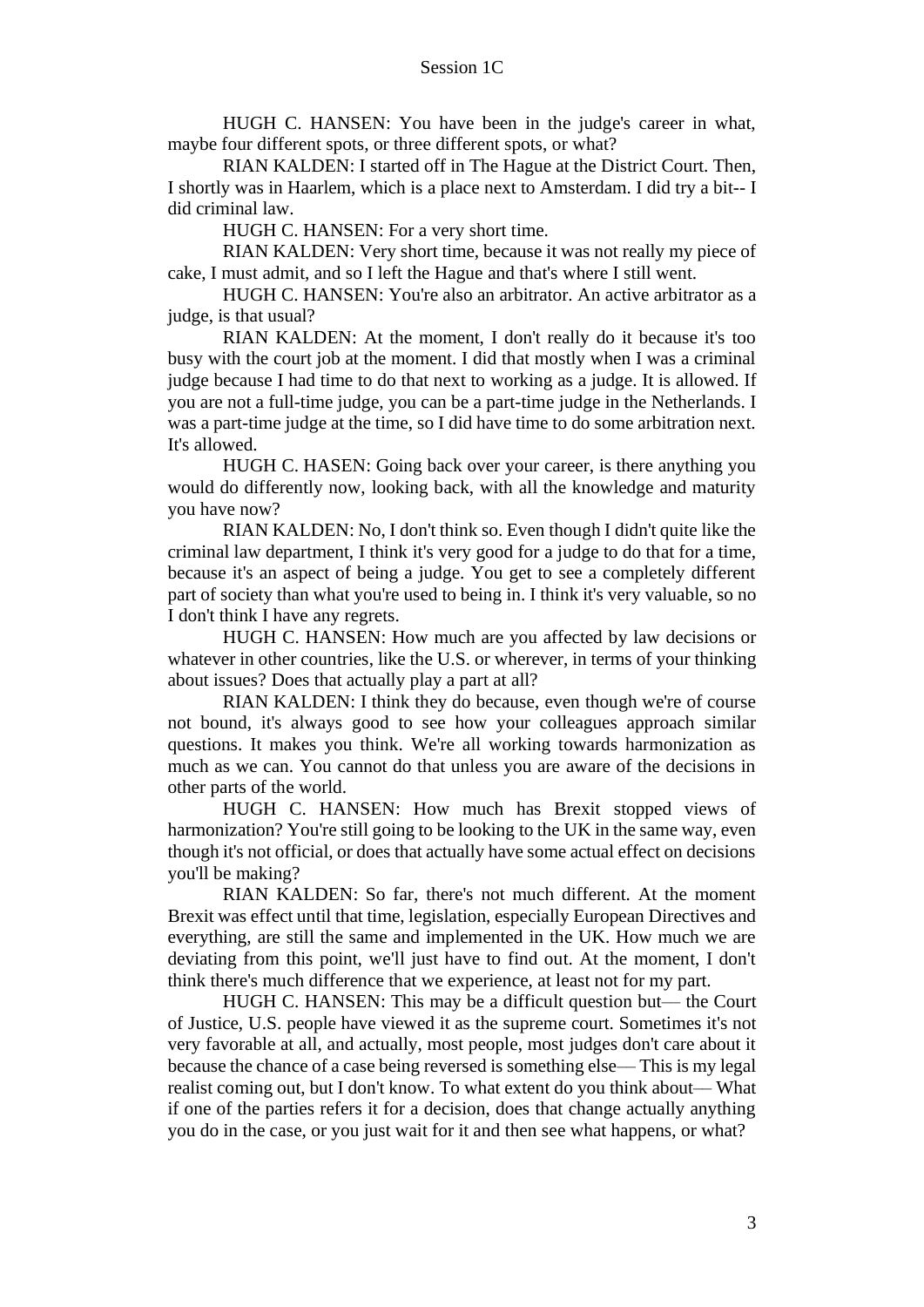RIAN KALDEN: If a case gets referred, then, of course, you have to wait for the answer. Once they've made a decision, we're bound by it. There's no way we cannot follow whatever they already decided.

HUGH C. HANSEN: Oh yes there is, Rian. Theoretically, they don't apply it to the facts. There is some leeway there, of how you would apply whatever rule they make to the facts. No?

RIAN KALDEN: If the facts allow a different route, of course, that will be possible, but you have to follow the rules, the general, the legal guidelines that they give. The interpretation of provisions of the guidelines, we have to follow that. There's no way around it. In that sense, yes, we just have to look and see and wait for it.

HUGH C. HANSEN: I see from the clock that our time is up. Thank you very much for your participation and over the years. It's been great.

RIAN KALDEN: Thank you. It has been very nice, very pleasant. It was not the real thing, but we've got a feeling anyway.

HUGH C. HANSEN: One of the things we all have to think about is, there are benefits to remote that you don't have at live, and obviously, the benefit from lives that you don't have.

Also, we're going to have to face a situation of, who's going to pay for it if you could just go to a conference that is remote. Because they haven't put it in their budget for two years, there's going to be problems we're going to face. Even if everyone wants to do it, will they actually have people who will pay for them to come? The international people who travel is a big part of what we do. We do pay for the judges, but practitioners and everything else have to pay their own way. Anyway, it's going to be an interesting situation.

RIAN KALDEN: I still hope that we actually get to see each other because being in person is so much better, not just for the fun. It's much more fun, of course, but also the value of these conferences is getting to know your colleagues, discussing in between the panels, meeting each other informally. That, so much, contributes to mutual understanding, and ultimately, to harmonization, so I think it's very valuable for us, these conferences. Therefore, I would strongly hope there's still opportunity to meet up again in person next year.

HUGH C. HANSEN: So do I. Thank you.

RIAN KALDEN: Thank you.

HUGH C. HANSEN: Now I see next up is Richard. Is that correct?

RICHARD ARNOLD: I'm him.

HUGH C. HANSEN: Where did you grow up?

RICHARD ARNOLD: From the age of two, in North London, where I am now. I'm living now, and have done for any years, just a small number of miles from where I grew up. My life within a very narrow world, I'm afraid.

HUGH C. HANSEN: I love this expression "called to the bar." When I'm called to the bar, I get drunk. You, called to the bar, it's pretty–– What does that mean, actually, called to the bar?

RICHARD ARNOLD: It means becoming a barrister. It's a ceremony. These days, of course, they do it online. Before COVID, we had ceremonies in person. You would go through a little ceremony where you will be called by your Inn of Court. That formalized your becoming a barrister.

HUCH C. HANSEN: Is there any chance that you won't get it, become a barrister? Is it more of a formality to be called to the bar?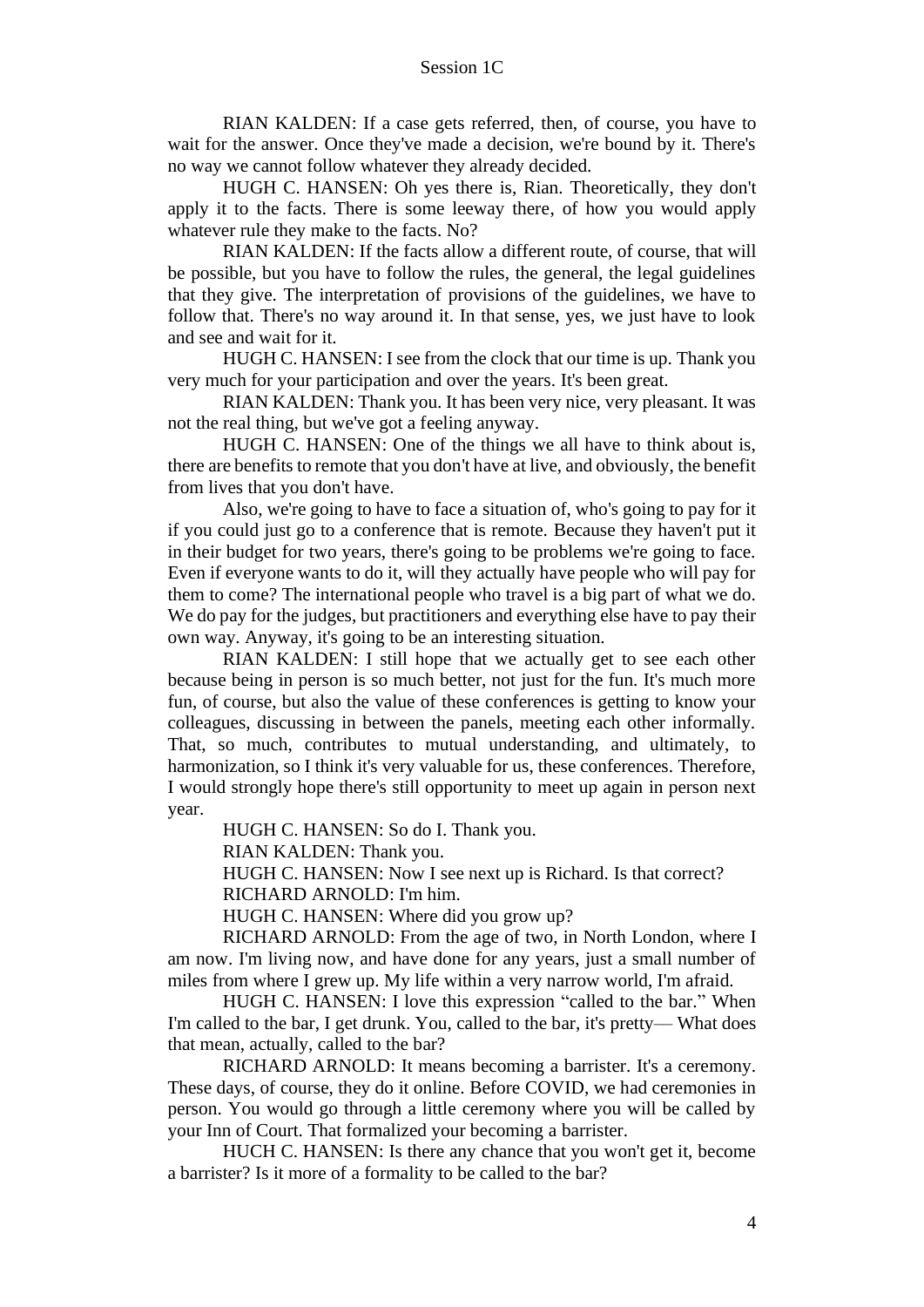RICHARD ARNOLD: Oh, absolutely. These days, the examination requirements are quite stringent. There's quite a high failure rate, which has been one of the big complaints in recent years, particularly because it's a very costly system. It's quite a complicated story. The Inns of Court, a couple of years ago, took action and started providing courses themselves, which has had the desired effect of reducing the cost of this. It's still a very competitive system, it's still quite costly, and there is still a substantial failure rate.

HUGH C. HANSEN: Ok. Brexit, if there's any judge that's going to be– They're going to miss you because of Brexit, because you have the record of the most referrals.

RICHARD ARNOLD: They might be grateful to have fewer references from me—reducing their caseload.

HUGH C. HANSEN: That may be the case, but then that's too bad because it's their loss. Are you going to feel, "Gee whiz, I wish–" Is there any loss to you of Brexit at all, or is it just carry on pretty much the same?

RICHARD ARNOLD: As with all of these things, there's downsides and there's upsides. I was a believer in the system of references to the Court of Justice. That's one of the reasons—there are many other reasons—why I ended up making 14 references. Of course, the Court of Justice is not perfect, but then most supreme courts around the globe are not perfect either. As a system, it worked quite well, I found, particularly once you learned how to operate it. There is a big burden on the national courts, as well as on the Court of Justice to make the system operate properly. From that point of view, it's sad no longer to be part of the system.

On the upside, one has the chance now to be free of the constraints of the Court of Justice. If the right case presents itself, where there's a bad precedent from the Court of Justice that one wants to be free of, then we will have that opportunity. Although I have to tell you that, in the first case that I've done where that opportunity has arisen, we've decided not to do it. This is a case just decided recently in the Court of Appeal called *Warner UK Ltd v TuneIn Inc*. <sup>1</sup> One of the parties asked us in terms to depart from the Court of Justice's case law, and we decided we weren't going to do it.

HUGH C. HANSEN: I clerked for two judges, Southern District, Second Circuit, and both of them said they preferred–– Well, the guy in the district court said that he wouldn't take a position in the Second Circuit, which may or may not be true. The one in the Second Circuit said he had much more enjoyed being a district court judge than a Second Circuit judge. What about you? You've been first instance; you've been in a Court of Appeal.

RICHARD ARNOLD: I have enjoyed both. I had a great time as a first instance judge for 11 years. Under our system, you have the advantage that you're sitting on your own. You're in complete control of the courtroom. You have the privilege of hearing the expert witnesses, in particular in patent actions, which I really loved. It was always great to hear from the expert witnesses. Now, of course, I'm sitting in a court of three and it's purely an appellate court, so no witnesses at all. On the upside, I have the great advantage of having colleagues to discuss the case with for the first time. I'm really enjoying that. Some of the most interesting cases I've had since being in the Court of Appeal have been where the court is split.

<sup>&</sup>lt;sup>1</sup> TuneIn Inc. v. Warner Music UK Ltd. [2021] EWCA Civ 441 (Eng.).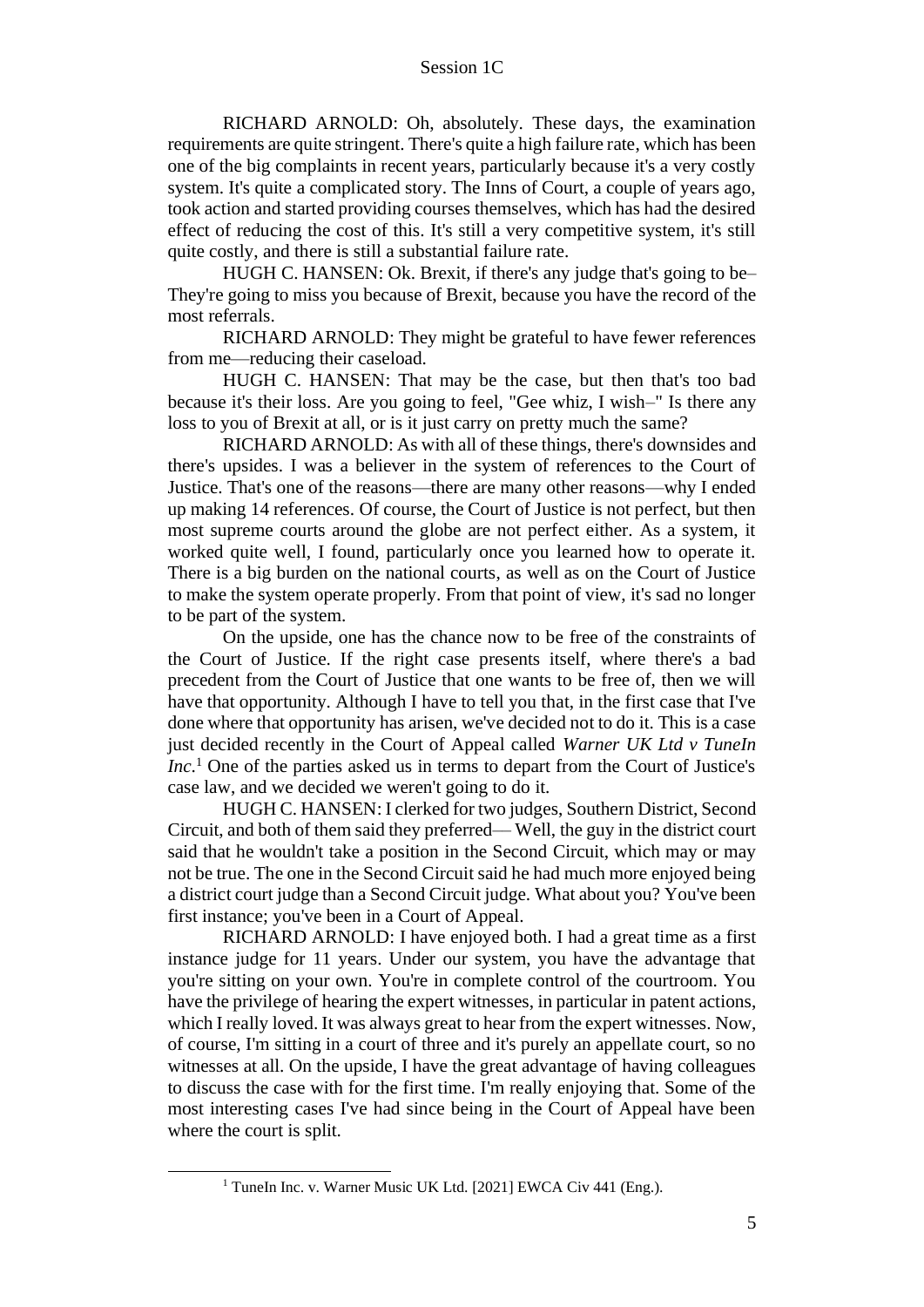HUGH C. HANSEN: That's interesting. Going around the halls, I forget– Are you called Lord Justice of Appeal or something? What is your title?

RICHARD ARNOLD: We always get into a complicated story with our titles. Yes, I'm Lord Justice Arnold. My position is Lord Justice of Appeal.

HUGH C. HANSEN: When you're walking around the courthouse, do people who aren't judges– what do they call you? Lord Justice? Lord Justice Arnold? What do they call you?

RICHARD ARNOLD: What? You mean staff? They just say sir. It's much simpler.

HUGH C. HANSEN: Yes, I guess that would be much simpler. I'm getting these indications that actually the time is up. Normally, we have six, seven, eight judges. We have 18 this time. I think the past ones were so incredibly successful that people are just banging on the door to do this, but unfortunately, we have less time to talk about it. Are there any final thoughts you want to say about your career for the record?

RICHARD ARNOLD: No. I will use the time to echo what Rian said, which is that I've really enjoyed being at Fordham virtually this year. It's been an awful lot better than not having it. But like Rian, I'm looking forward to doing it in person again next year.

HUGH C. HANSEN: Fingers crossed. Fingers crossed. Thank you very much.

RICHARD ARNOLD: You're welcome.

HUGH C. HANSEN: Annabelle, why did you stop being a judge? Was it mandatory?

ANNABELLE BENNETT: No, no, no, no. I want you to know that I left well before the mandatory retirement age, just to make that absolutely clear. I wasn't that old. I'm getting there.

Why did I stop? I'd always thought that I would go before I had to. I stayed on for 13 years. I thought that if I was going to have another career after being a judge, then that was the time to do it. When I was still "young enough" to be able to start off something else and to do it before I was forced to resign when everyone would know how old I was. I'd already had two careers, so I decided that it was maybe time for one more.

HUGH C. HANSEN: What is the one more?

ANNABELLE BENNETT: It's a grab bag, actually. It's a mix. I chair a number of boards. I'm chancellor of the university. I sit on other boards. I do arbitrations. I do some strategic advice work in cases, mainly IP cases for people preparing for court. I chair the advisory group of judges for WIPO.<sup>2</sup> That's broadly it. Now I chair boards covering a range of subject matter, such as infrastructure. I'm president of the New South Wales anti-discrimination board. I sat on a Royal Commission concerning national natural disasters. What else do I chair? Oh, Australia's Nuclear Science and Technology Organization, which runs Australia's only nuclear reactor. It's a mix. It's fabulous. It's a fascinating thing. I check every day what I'm about to do, and then I have to read madly to get on top of what I have to know for that day. That part is like being a judge.

HUGH C. HANSEN: Is it possible that you're doing all those things because you don't really like any of them?

<sup>2</sup> World Intellectual Property Organization.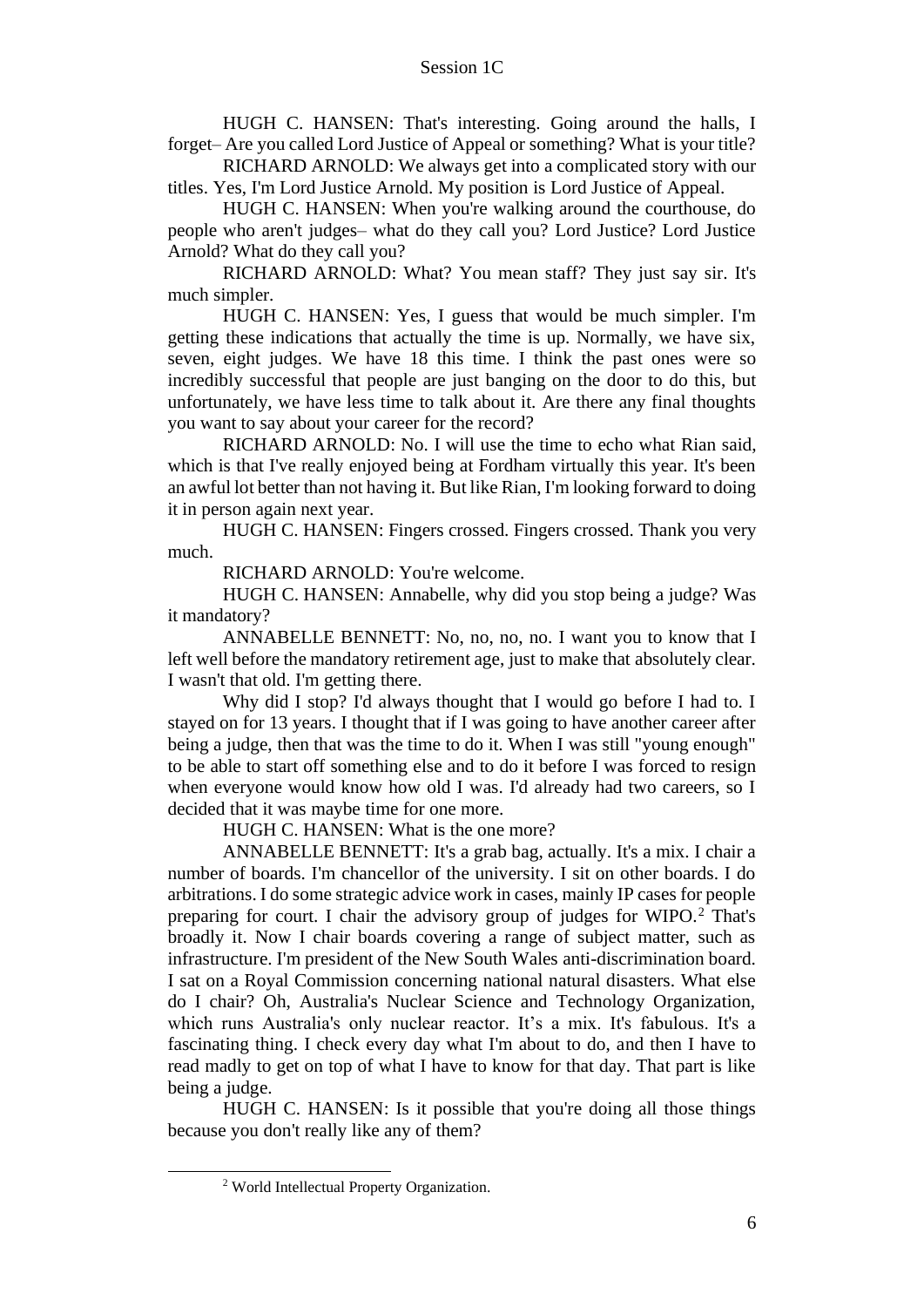ANNABELLE BENNETT: No. I like all of them. I do have an inability to say a dreaded word with two letters, starting with the letter N.

HUGH C. HANSEN: I was just sort of joking with that. Consultant barrister, this means somebody has hired you. Is that what that means?

ANNABELLE BENNETT: It means that I'm a barrister. Officially, I'm back at the bar and I'm a member of chambers, but I won't go to court. I don't believe that as an ex-judge it's right. Some do. I don't. I won't appear in court, but I will consult with people on cases if they want me to.

I've sat on a mock trial, a mock case. I think that they occur more in the U.S. than otherwise, but it's very expensive for the parties to do that. I've sat on one of those. Otherwise, I'll just advise on arguments and things like that.

HUGH C. HANSEN: In school, you were a science person, right?

ANNABELLE BENNETT: In school, you mean like in high school? I started –

HUGH C. HANSEN: No, no, no. You have a PhD in biochemistry, I thought?

ANNABELLE BENNETT: Yes, I do. It would now be called cell biology. Yes, I did a PhD in science and a year of post-doc before I started studying law.

HUGH C. HANSEN: How did that lead to your life as a lawyer? Were you always going to just focus on that, or IP, or patents, or what?

ANNABELLE BENNETT: No. When I came to the bar, we weren't allowed to advertise, so nobody knew I had this PhD. I was doing everything, lots of commercial work, equity, all sorts of general stuff. One day, there was an article about a very new breed then of women barristers because there weren't many of us, and it mentioned I had a PhD. Somebody saw that. A patent attorney saw that and briefed me in my first patent case. The rest, as they say, is history. I ended up then specializing in IP. I was, in fact, the only technically qualified IP judge in Australia—then.

HUGH C. HANSEN: That's good. I'm looking at this, I think we're out of time. Thank you so much. Thank you for all your support over the years.

ANNABELLE BENNETT: Echoing everybody else, believe me, I would not have done this 2:30 AM timing for my panel, and now this at this time, for many people, but for you and Fordham, it's actually a pleasure. It's so much fun to see all the wonderful people I've met at Fordham, at least on screen. Thank you for continuing to do this.

HUGH C. HANSEN: Well, thank you. With regard to everybody, I'm looking forward to when we actually can meet and I can travel. Thank you very much, Annabelle. I'm looking at the list. I think it's Colin.

COLIN BIRSS: Hi.

HUGH C. HANSEN: Where are you? Yes. We discussed a number of times that I don't want to repeat my questions, but I haven't done it actually in a forum like this. How did you decide to become a lawyer?

COLIN BIRSS: Me? I didn't like programming computers. I thought there wasn't any future in that. Shows you what a good judge I am. I didn't enjoy it anyway and I wanted a profession. I worked out that being an accountant was boring. Being a doctor was too complicated. Being a barrister was the shortest route to getting a professional qualification. I started looking at that, it looked interesting, and I did it. That was it. True story.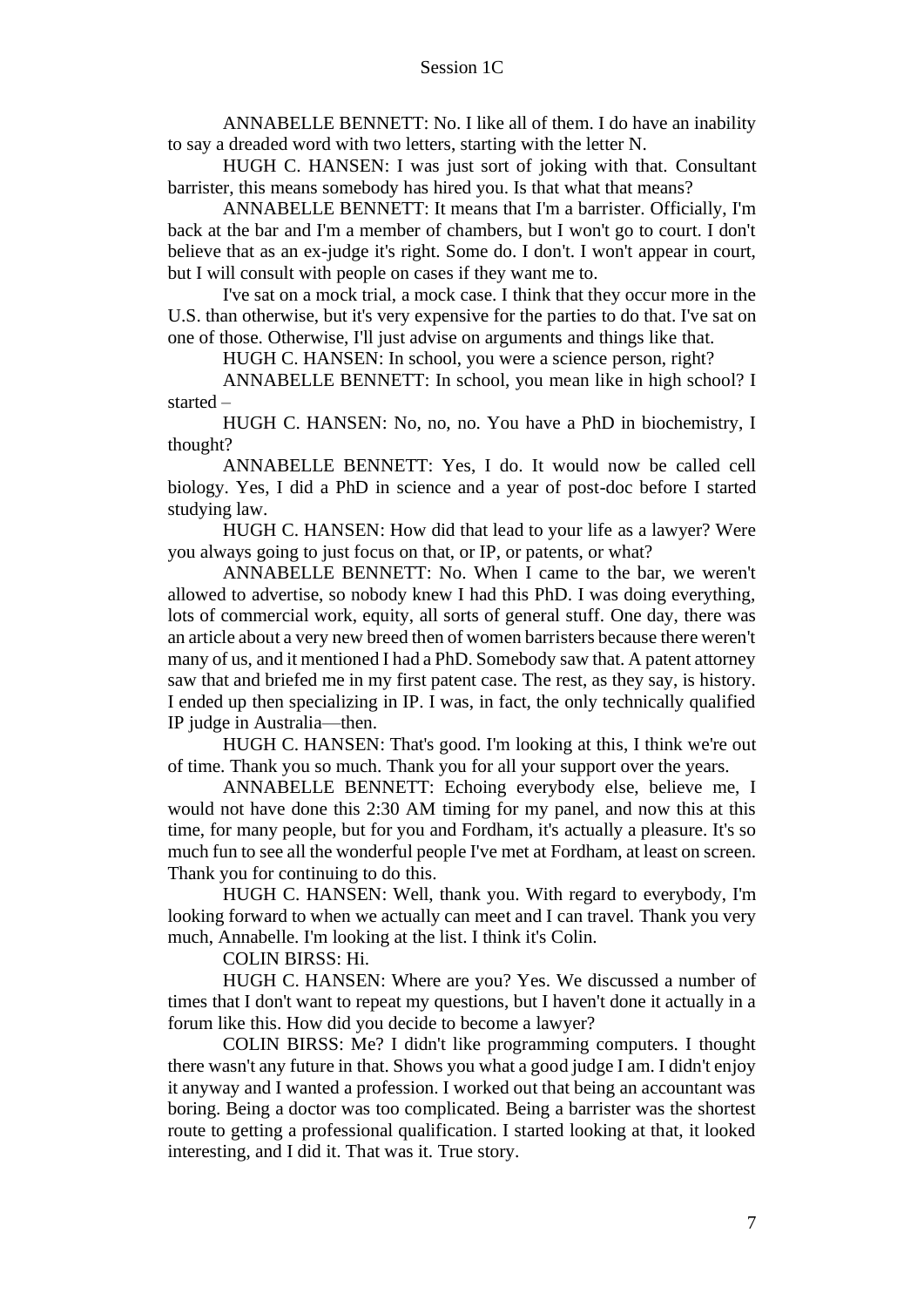HUGH C. HANSEN: How does it come about that you became a judge? Did they come and get you? Did you apply? How does that work?

COLIN BIRSS: No, you apply. The system we used to have of a tap on the shoulder, that was abolished a long time ago, which is a good thing, so, yes, you apply. A post came up for this Patents County Court thing that I did, and I thought it looks interesting. I was a bit tired of working too hard as a lawyer, so I thought, "Why not become a judge?" and then discovered judges work too hard too.

HUGH C. HANSEN: You became a judge in a way that you transformed almost, that small, I forget the name, County Court or whatever it is. I knew the person that was in it before you, and it wasn't doing that well. You really turned it around and made it work. What about the Court of First Instance?

COLIN BIRSS: The High Court? Yes. The County Court was a Court of First Instance too, but it was for smaller cases–

HUGH C. HANSEN: Yes, I know. Hold it. On that thing, we have this Case Act<sup>3</sup> and other stuff we're trying to have courts for small things. You made it work, but we're having trouble making it work because you can opt out, and the question is, what defendant won't opt out under those circumstances. Do you have any advice to us over here how we can try to make this thing work?

COLIN BIRSS: Finally. I must say, having the ability to opt out, I think is a problem actually. You need a system. The rules on how you get in and out of those sorts of courts I think are very, very important. It wasn't just me that made it work, by the way. The way it was set up was extremely effective, and one of the things was that. Support from the senior judiciary was pretty important, support from the appeal courts, that's an important factor as well. The parties have to believe that the decisions that are made in a more streamlined way will be supported on appeal. That was a problem that we had in our system in the '90s, when it was first tried because it was felt that, rightly or wrongly, it was felt that the judge was always being overturned on appeal, which is no good to anyone. That's pretty important.

HUGH C. HANSEN: How many times have you been stung by bees?

COLIN BIRSS: [laughs] Regularly [laughs]. Since I keep bees, you can't keep bees without being stung.

HUGH C. HANSEN: Didn't somebody tell you maybe don't keep bees?

COLIN BIRSS: Actually, the reason I keep bees is I got drunk at a party and I was talking to one of my friends. He told me the best thing I should do is keep bees. I woke up with a hangover the next day and that was the one thing I remembered from the party, and sure enough, I did it.

HUGH C. HANSEN: How many bees do you have?

COLIN BIRSS: Individuals, all named, 10,000. Bees, you have a hive. I have one hive. It's just coming out of the winter now, so it's still a bit weak, but it should be all right.

HUGH C. HANSEN: You have three children. How many children do you have?

COLIN BIRSS: Three. Three children.

HUGH C. HANSEN: What if they get stung by these bees, what are you going to say to them? "Chin up," or, "Maybe I shouldn't have done this?" What's going on there?

<sup>3</sup> Copyright Alternative in Small-Claims Enforcement Act. *See* 17 U.S.C. § 1502.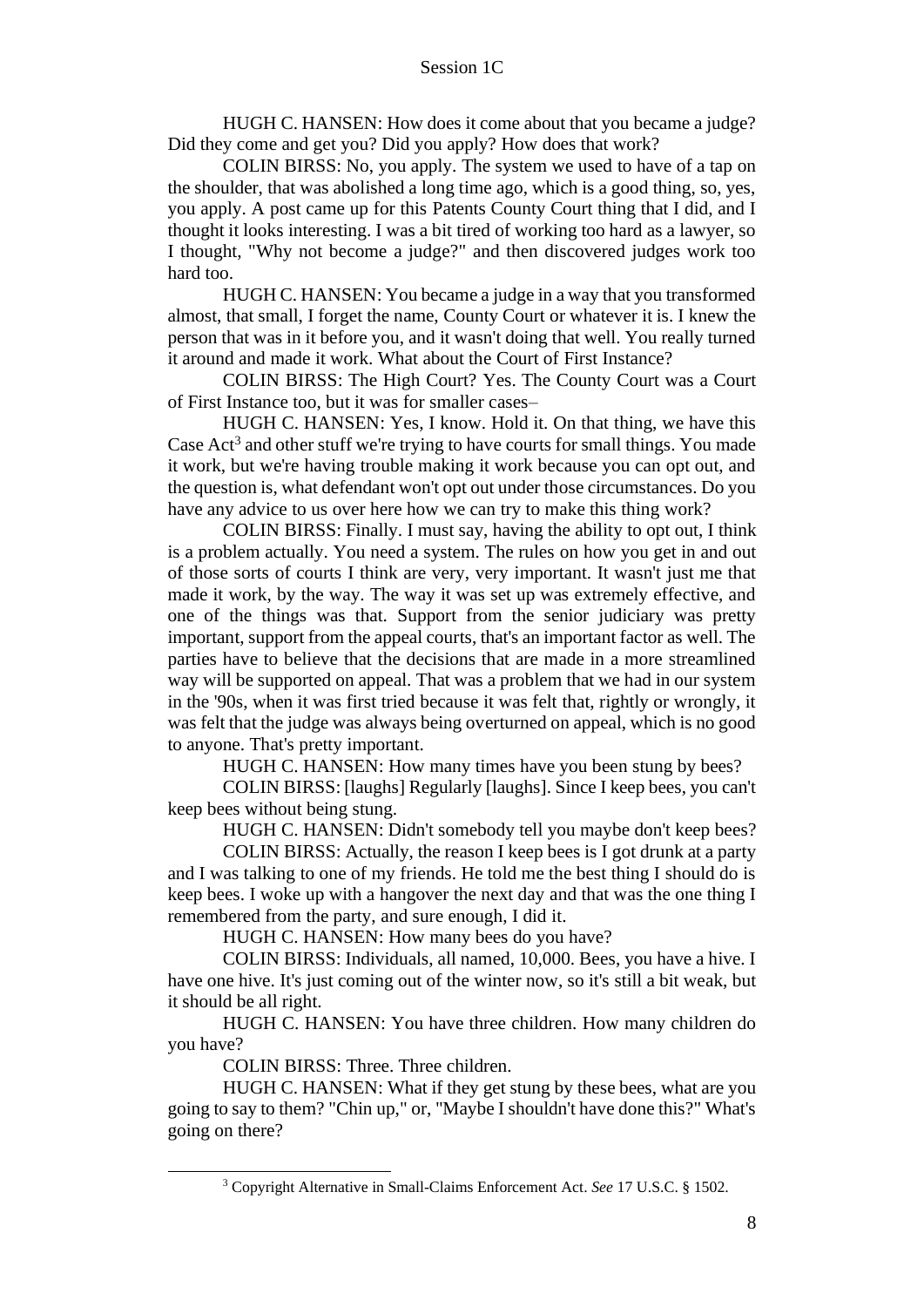COLIN BIRSS: I try and make sure they don't. I don't think my children have ever been stung by the bees, but that's because they haven't been interested enough to help their dear father with his mad obsession. Maybe it's a problem.

HUGH C. HANSEN: How much time do you spend on it, actually?

COLIN BIRSS: Oh, not that long. Not that long. In this time of the year, it's about an afternoon, a weekend, something like that, a bit less.

HUGH C. HANSEN: Of all the judging, you've just gone to the Court of Appeal, right?

COLIN BIRSS: Yes.

HUGH C. HANSEN: I'm going to ask the same question because it interests me. Which do you think you'll actually enjoy? There's value to all of them, but personal enjoyment. You had the small court, you had first instance, and now you have the Court of Appeal.

COLIN BIRSS: That's really tough. It's so new. The Court of Appeal for me is so new. I don't know. I hope I enjoy it. I'm sure I won't dislike it at all, but I did love my first judging job, doing those small cases. When you're doing–in a small specialist court, you can do more, I used to call it, "justice per hour." You can do more cases and more things in a day than you can as you move up into the High Court it's slower, and then in the Court of Appeal, it's even slower.

Of course, higher up the system you're making bigger decisions. That's the point. That's the way the system works. There are harder, tougher calls. They have more impact overall. In terms of the day-to-day, that was great. I'm not sure I'll ever find anything better than that.

HUGH C. HANSEN: Best of luck in it. Time is up, so I have to move on. Thank you very much for your support over the years–

COLIN BIRSS: Thanks to you. Thanks. The forum was brilliant as ever, even if it's virtual.

HUGH C. HANSEN: Let's hope we can make it even better next year, maybe even live. Stephen, are you here?

STEPHEN BURLEY: I am. Hello.

HUGH C. HANSEN: Hello. I'm trying to find you on the screen. Oh, there you are. This is your first time at Fordham, right?

STEPHEN BURLEY: Well, no. Actually, I crept in 2019, so I gave it a little scoping review.

HUGH C. HANSEN: Oh, okay. Have you enjoyed it this year?

STEPHEN BURLEY: I have. It's surprised me how much I enjoyed it, even at midnight, I don't remember the midnight sessions last time I was there. Absolutely fabulous. All the presentations that I've seen have been just wonderful.

HUGH C. HANSEN: What is your main area of law? Is it IP? Is it patents? Is it other things? What is it?

STEPHEN BURLEY: It's mainly IP with a strong bent towards patents which reflects the way that I conducted my career as a barrister also.

HUGH C. HANSEN: Yes, but you don't have a science background, but that hasn't hindered you?

STEPHEN BURLEY: No, I think it rather clears the mind, not having too much information in it.

HUGH C. HANSEN: That's good. I like that. For some reason, have you been doing something with regard to new rules on injunctions or damages or anything like that?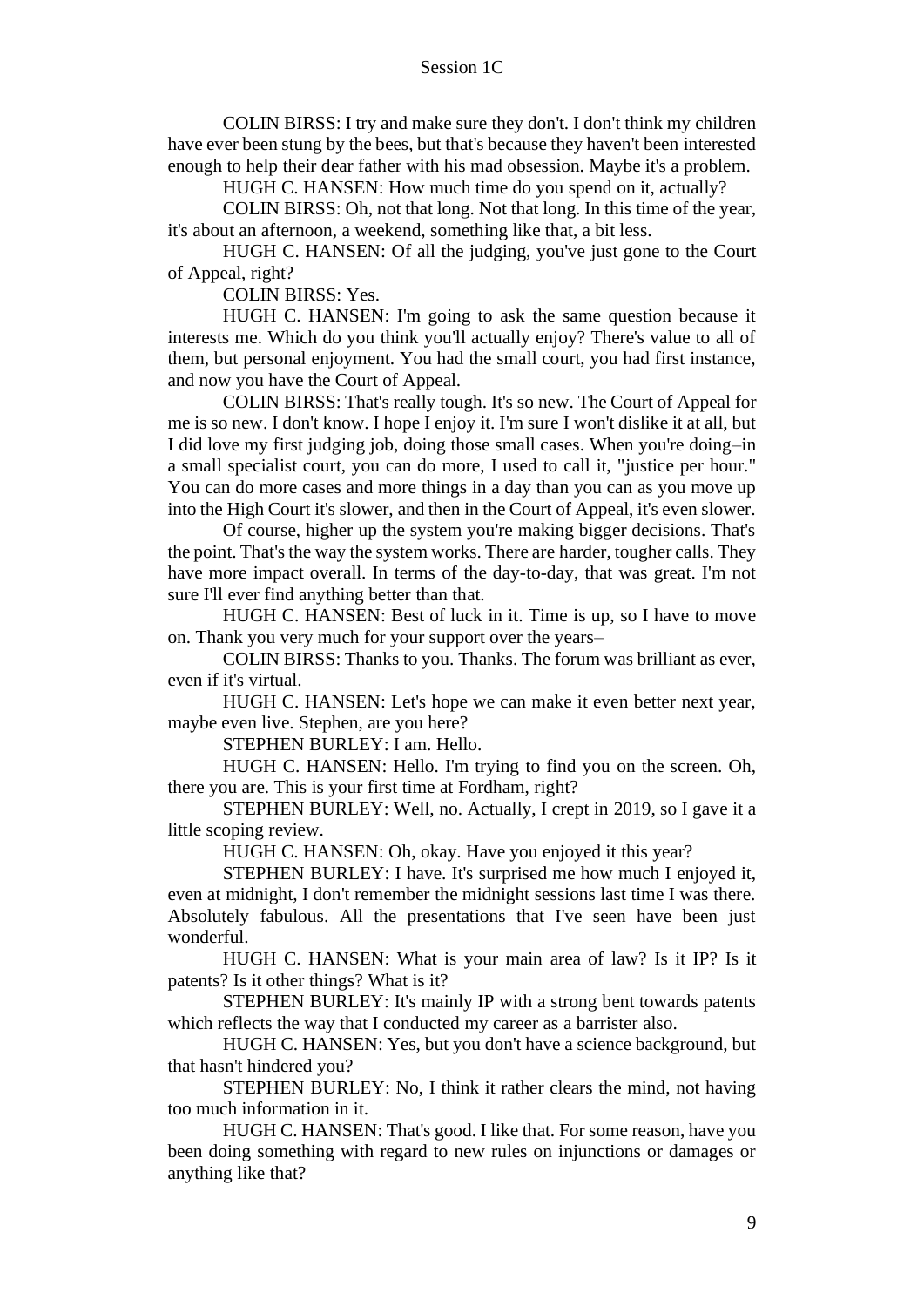STEPHEN BURLEY: I've been talking about that a little bit. I'm quite fascinated with the process that's emerging about proportionality for injunctions, whether or not the way your country has gone with *eBay*<sup>4</sup> and depriving people of opportunities for injunctions in patent cases. I think it's a legitimate discussion to have. I'm quite interested in that.

HUGH C. HANSEN: *eBay* is, I think, another example of why our Supreme Court can screw up in a number of ways. We have a Constitution that says Congress has the power to grant exclusive rights. I would think, if you can't get an injunction, you don't have exclusive rights, but the court did not even mention that. Thomas, who's an originalist, as with Scalia, neither of one mentioned the Constitution, which shows there are other reasons going on here rather than they just thought equity was cool.

I think a couple of things were going on. There are a lot of bad patents. I think at the back of their mind was, okay, they won't grant injunctions for the bad– It was a view right around this time, and I had it too. Non-patent people didn't know better, but they just allowed– Part of it is no prior art and software and biotech and all these other things, so a lot of stuff was going through. I think this was their solution to make sure only good patents are going to be treated.

It doesn't make any sense, all those years of, if you have a good case, you should get an injunction. What is it over there in Australia?

STEPHEN BURLEY: The default position is you get your injunction if you have a valid claim that's infringed. Really it looks like the interesting area for us is, I can't see us going extreme the way Supreme Court did in *eBay*, but where you've got a very small patent component in a complex product, for instance, like a smartphone, whether or not the remedy is adjusted to grant no, or an injunction for a limited use of the product, we haven't explored the depths of that yet.

It's one of the reasons why coming to Fordham's a good idea. The ideas of proportionality and so forth that are being explored in Europe seem to be pretty interesting in that regard.

HUGH C. HANSEN: Great. Thank you very much for coming. Oh, to what extent do you care what the rest of the world is doing, in Australia? Is it pretty much whatever works there and you don't even look outside? What do you think?

STEPHEN BURLEY: No, we like to delude ourselves that we're part of the greater world, and that intellectual property is part of a stream that flows to Australia and from it. We're pretty much fascinated by that.

HUGH C. HANSEN: Final question. Just between you and me, what do you think of Annabelle?

STEPHEN BURLEY: It's a bit of a love fest for Annabelle as far as I can tell, and that I share in it. Thank you for asking and thank you for having me here. I really enjoyed it too.

HUGH C. HANSEN: Our pleasure. Moving on. I'm usually late in everything I do, but they're going to close down this place at a certain time. I'm not sure why. We really have to try to stick to the timetable.

Paolo, if I can call you that, you are actually in the Supreme Court of Italy, the very high court up there? Where are you?

<sup>4</sup> eBay Inc. v. MercExchange, L.L.C., 547 U.S. 388 (2006).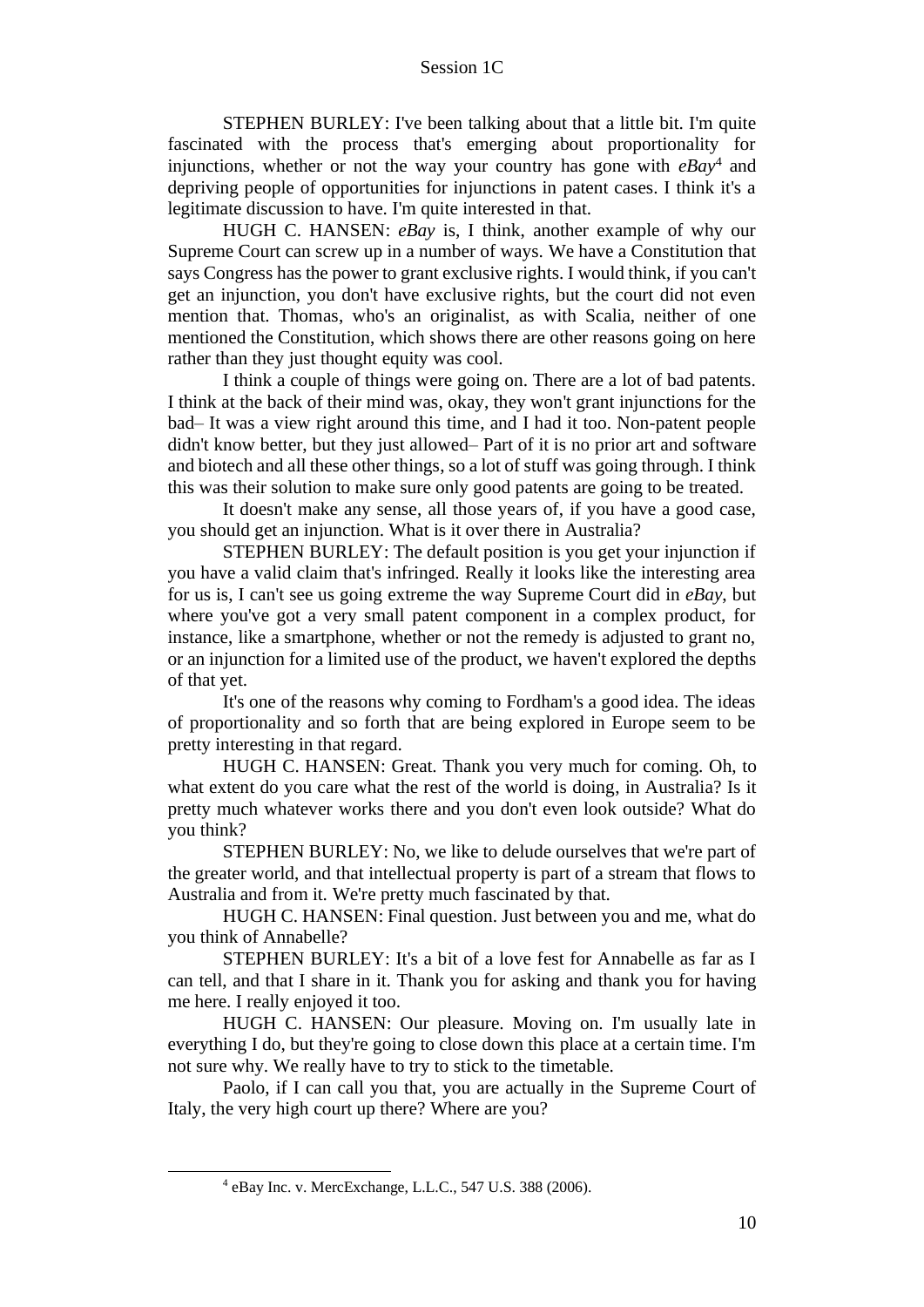PAOLO CATALLOZZI: Yes. First of all, thank you for the invitation. It's my first time. It's really an honor for me to be with you today. Yes, I'm in the Supreme Court of Italy now.

HUGH C. HANSEN: How do you like that? How long have you been on the Supreme Court?

PAOLO CATALLOZZI: Since 2017, so it's four years now. Three years and a half, actually.

HUGH C. HANSEN: You were also at the First Instance and in a Court of Appeals for a while, right?

PAOLO CATALLOZZI: No, I have been only at Court of First Instance of Rome.

HUGH C. HANSEN: Oh, no, you weren't. No, no, no, no, no. You weren't, actually. I made a mistake there.

PAOLO CATALLOZZI: No problem.

HUGH C. HANSEN: Enterprise Court of First Instance in Rome?

PAOLO CATALLOZZI: Yes. For seven, eight years, yes.

HUGH C. HANSEN: How did you come to get on the Supreme Court? How does that work?

PAOLO CATALLOZZI: Actually, you have to be in the judiciary, and then you are selected. Every year there are a few magistrate judges that are selected to go to the Supreme Court, and so they chose me.

HUGH C. HANSEN: How many judges are there?

PAOLO CATALLOZZI: Now in Supreme Court, how many judges are we?

HUGH C. HANSEN: Yes.

PAOLO CATALLOZZI: Quite a lot, in comparison with other jurisdictions. We are more or less 300. We have many cases, because in Italy, we have a provision in our constitutional chart that you can go to the Supreme Court against every judgment, even for criminal conviction cases. You can file a claim to the Supreme Court. We have many criminal cases in Supreme Court, and also many civil cases. Not many IP, unfortunately.

HUGH C. HANSEN: Have you heard of the Napoleonic code?

PAOLO CATALLOZZI: Not really.

HUGH C. HANSEN: No? Bonaparte had this Napoleonic code which basically–

PAOLO CATALLOZZI: Oh, yes, I did not hear well what you said.

HUGH C. HANSEN: I thought it was the basis of the civil system or something.

PAOLO CATALLOZZI: Yes. I could not listen to you. Yes.

HUGH C. HANSEN: My question was to what extent does it have any effect? The civil law system must have grown and it's just a civil law system, but you're not still looking back, or are you still looking back at that code at all?

PAOLO CATALLOZZI: As Italian judges, we come from a civil law culture. We have a really tight relationship with our past. Unless you deal with specific subjects, like, for example, tax law, IP law or international contracts, usually, we don't have a very open culture towards other countries' jurisdictions and legislations.

HUGH C. HANSEN: Are there previous cases' precedents that you have to follow?

PAOLO CATALLOZZI: Previous cases?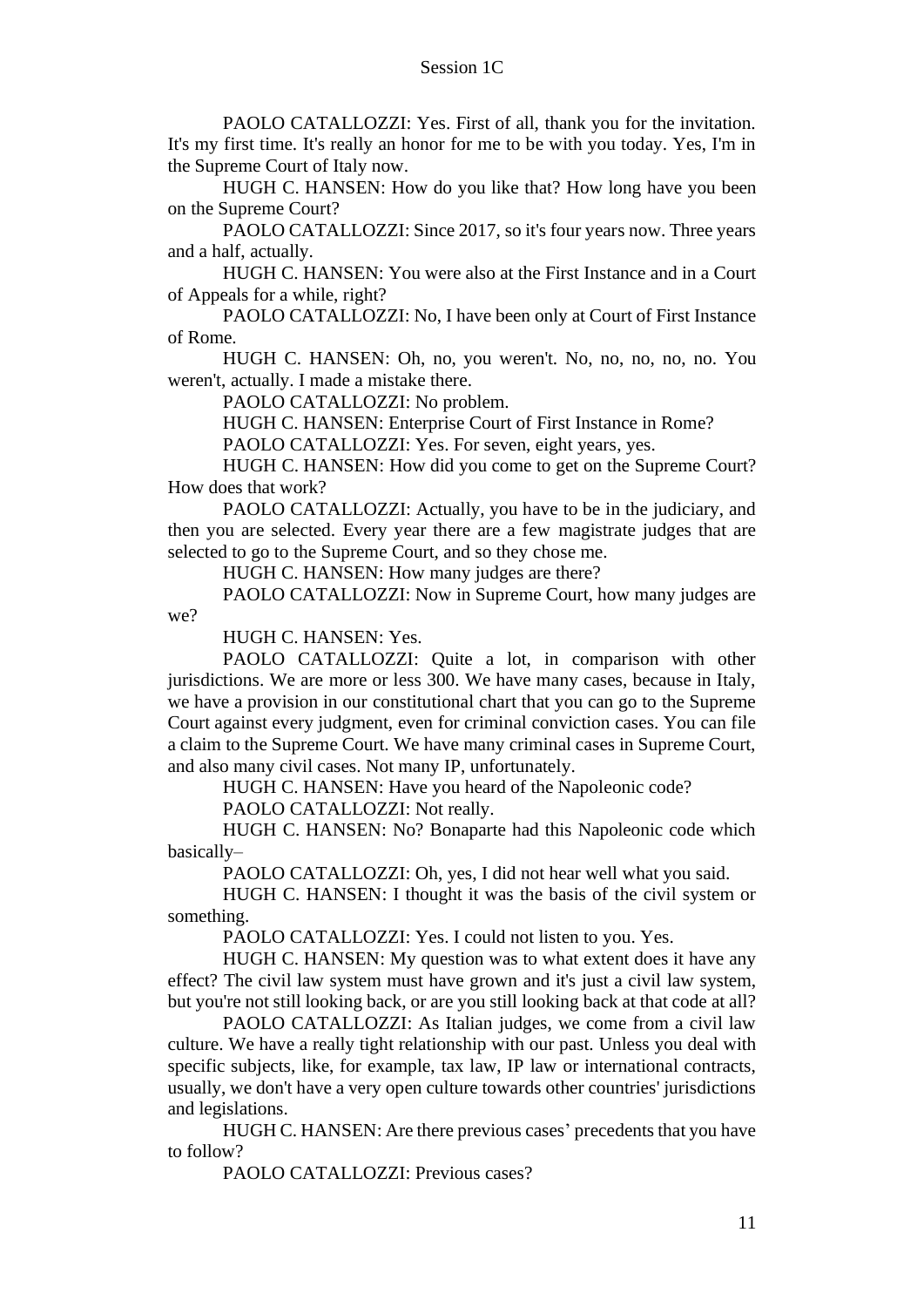HUGH C. HANSEN: Previous cases, yes. I thought that actually, originally anyway, there aren't any precedents. You just decide that case and move on.

PAOLO CATALLOZZI: Yes. We have many cases. Actually, I have a very good memory of my experience in Court of First Instance because we had many, many cases in IP in Rome. We have, especially, many copyright cases. We have also trademark cases, patent cases. I had an Apple case, for example, in which a patent owner claimed against Apple for infringement of his patent. Many, many cases and many injunctions on copyright. In the last years, we had many cases concerning ISP liability, internet service provider liability. This topic is very actual in Italy, and I think in Europe as well, and also in United States.

HUGH C. HANSEN: I asked this before. Do you look outside of Italy for any ideas on any of these issues?

PAOLO CATALLOZZI: Personally, I look at a lot at others, especially other European countries. IP is harmonized legislation in Europe and so we have frequent contacts, also directly with my European colleagues. I see Richard Arnold I met personally, and also other English judges, and Klaus Grabinski. I'm in touch with some of them. In any case, sometimes we have parallel judgments, especially on patents because we don't have unitary patents in Europe. Sometimes you have issues about validity of the same patent that are brought in from different jurisdictions. I read judgments from England, from Germany, from Netherlands. It's a way to know how the judges deal with the same cases.

HUGH C. HANSEN: Thank you very much. Thank you for coming.

PAOLO CATALLOZZI: Thank you again. Thank you again. It was a pleasure.

HUGH C. HANSEN: Klaus?

KLAUS GRABINSKI: My cue.

HUGH C. HANSEN: How are you?

KLAUS GRABINSKI: I'm fine, thanks.

HUGH C. HANSEN: What is this expert panel on the preparatory committee for the future of the Unified Patent Court? Is that still going to happen? Do you know?

KLAUS GRABINSKI: The UPC, you mean?

HUGH C. HANSEN: Yes.

KLAUS GRABINSKI: It is still pending before the Constitutional Court again. Germany passed legislation for application of the UPC agreement. It has been challenged by two constitutional complaints. German Constitutional Court asked the German President to wait with his signature under the bill until they decided on a preliminary request. This decision on the preliminary request is expected to be decided soon. It's going to be a green or red light.<sup>5</sup> We will see.

HUGH C. HANSEN: There seems to be tremendous feedback on this. You know what? I'll come back to you. All right?

KLAUS GRABINSKI: Yes, okay. I'm changing something else.

HUGH C. HANSEN: Is Lennie here? Lennie? I think the answer to that is yes.

LENNIE HOFFMAN: Right now, you have me on sound.

<sup>5</sup> *See* BVerfG, 2 BvR 2216/20 -, Rn. 1-81, June 23, 2021, http://www.bverfg.de/e/rs20210623\_2bvr221620.html.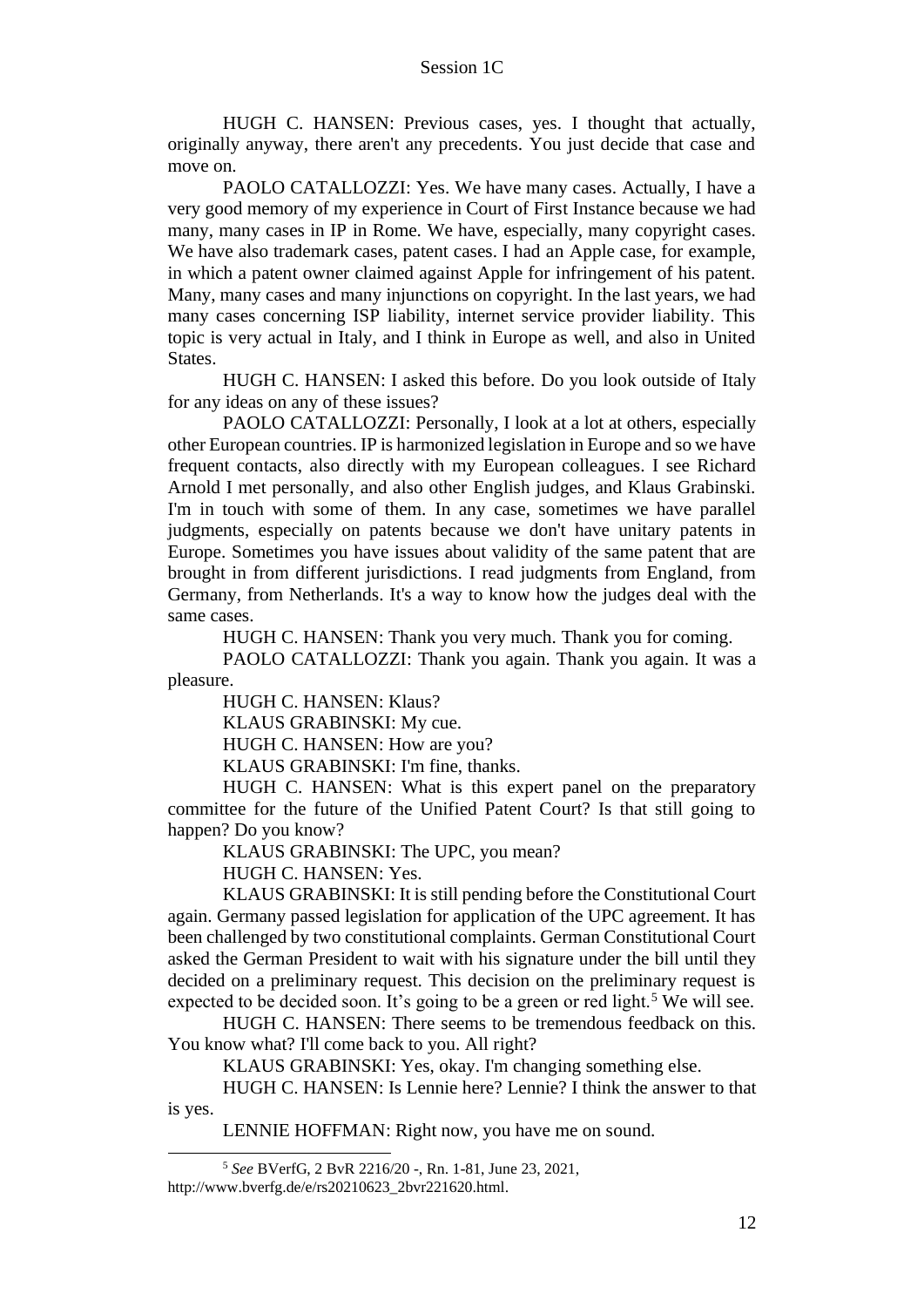## HUGH C. HANSEN: How are you?

LENNIE HOFFMAN: I'm very well, thank you. I'm very pleased to be here. The people who organized this ought to be congratulated because it's turned out far better than I thought it might. Although, of course, we'd much rather be there, I think it's been a great success.

HUGH C. HANSEN: Yuan Yuan, Rilana and Soban, our team, have done a fantastic job—all the mechanics and everything else. What are you doing day to day these days?

LENNIE HOFFMAN: What am I doing, did you say?

HUGH C. HANSEN: Yes.

LENNIE HOFFMAN: Unlike Annabelle, I'm retired because I'm very old. The result of that is that I do a fair amount of reading. I'm speaking to you from our cottage out in the country, where I've been for the last year. I do, from time to time, arbitrations on Zoom. What else do I do? I listen to concerts from the Wigmore Hall on Zoom. I went to Hong Kong for three weeks just before Christmas to sit in court there. That was in person, so to speak, but it worked.

HUGH C. HANSEN: Oh, that's interesting. That's still going on, then? LENNIE HOFFMAN: Yes, it goes on.

HUGH C. HANSEN: The whole thing about Hong Kong, do you see it as oh my God, this is horrible, or is it actually a move in the right direction because you can do things without worrying about demonstrations?

I just spoke to someone who works there, and I thought he would be horrified. He's actually thankful for some of the crackdown. He's American, which really surprised me. What do you think?

LENNIE HOFFMAN: It is the case that the demonstrations were horrible. They were very difficult for people who are living in Hong Kong in 2019. On the other hand, one is a bit apprehensive about the way things are going at the moment. As a judge there, my view is that when asked to support one's colleagues, they're doing their best to uphold the rule of law. I don't think one should just flounce out as a political gesture. We're not in the business of politics. Until such time as the legal system has become intolerable, we ought to stick it out.

HUGH C. HANSEN: How many cases did you hear in Hong Kong?

LENNIE HOFFMAN: Three, when I was there.

HUGH C. HANSEN: How many judges are on that panel?

LENNIE HOFFMAN: We were five on each.

HUGH C. HANSEN: How many are British or foreign as opposed to–

LENNIE HOFFMAN: Four of them are always local people. It's only the fifth judge who is either British or Australian or New Zealand, or at the moment, Canadian as well. We have Beverley McLachlin as a member of the court, former Chief Justice of Canada. The foreign judge, so to speak, always occupies the fifth position on the court.

HUGH C. HANSEN: Do you feel that they're doing it because they have to, or you are having an effect on the decisions?

LENNIE HOFFMAN: Do I feel that who's doing what because they have to?

HUGH C. HANSEN: Pardon me?

LENNIE HOFFMAN: Do I feel that who is doing something because they [crosstalk]?

HUGH C. HANSEN: The other four judges?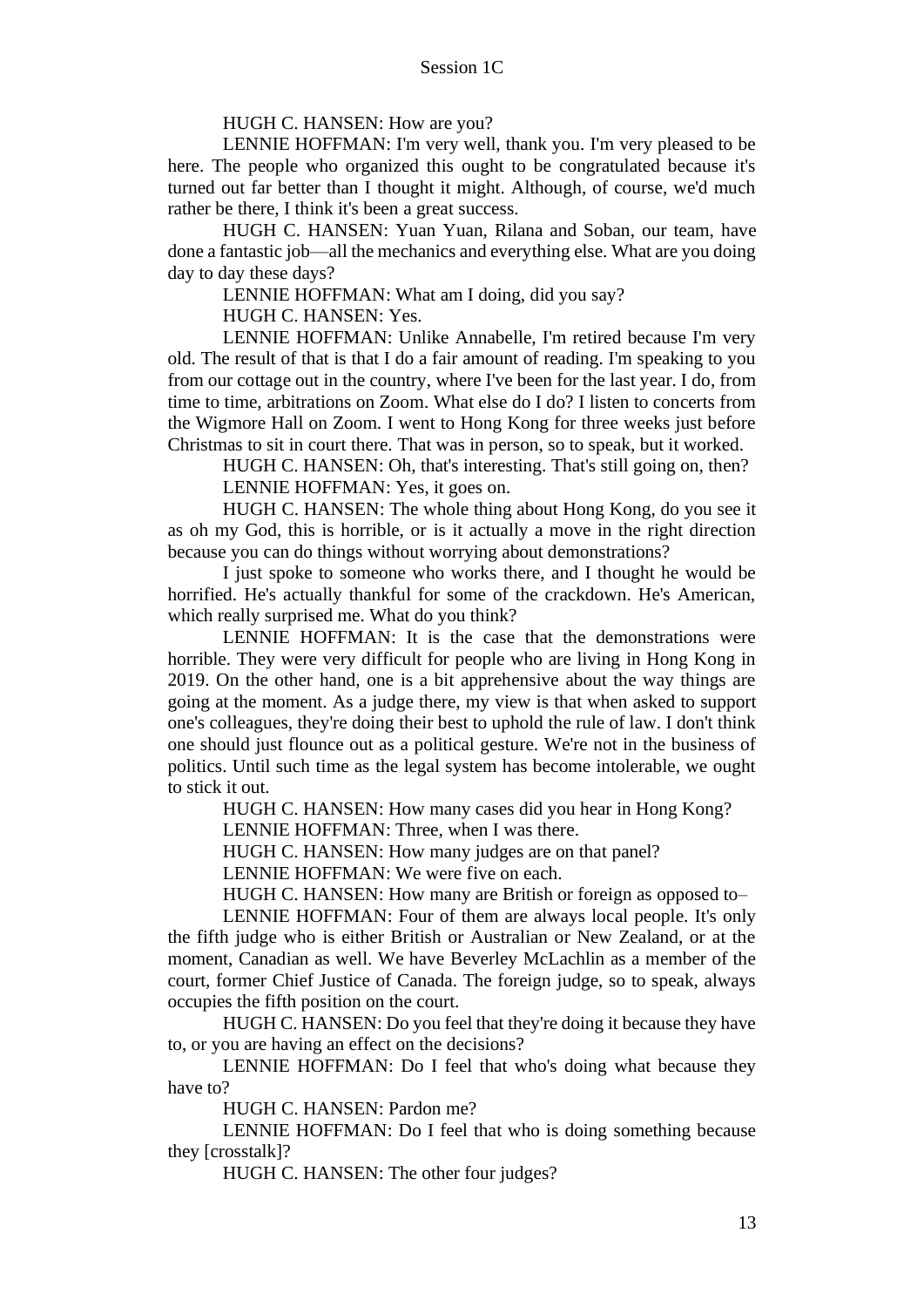LENNIE HOFFMAN: Oh, no, no. The other four judges are, as far as I'm concerned, no different in their independence, and indeed in their competence from judges whom I've sat with in England.

HUGH C. HANSEN: It started out obviously, Great Britain, and English law and fundamental and the privy council will be providing for a while, the law there. To what extent is that influence is still there, or basically Hong Kong is moving on to its own way with less influence?

LENNIE HOFFMAN: As far as the judiciary is concerned, it is a common law country. It has a judiciary which is trained in the English notions of the rule of law and the independence of the judiciary. I've never, in 21 years now that I've been sitting on that court come across any instance in which the judges have acted other than independently.

HUGH C. HANSEN: That's very interesting. Very interesting indeed. I've just gotten the notice that we have to continue, but Lennie, it's great seeing you again.

LENNIE HOFFMAN: It's good to see you all. I hope I can see you all in person next year.

HUGH C. HANSEN: Yes, absolutely. Take care. Is Simon the next person? Am I right on that? Is he here?

KLAUS GRABINSKI: We have another try. Is it working better?

HUGH C. HANSEN: Oh, yes.

KLAUS GRABINSKI: I have a new microphone, you see. [chuckles]

HUGH C. HANSEN: Oh, this is fantastic. You obviously saw this little thing I put in there that was trying to– It's great. Where were we?

KLAUS GRABINSKI: I think we were where I'm living. I was telling you that it isn't Rome, but it is a place where the Romans have been 2,000 years ago. We also have some kind of history, at least older than New York.

HUGH C. HANSEN: How have you been?

KLAUS GRABINSKI: I'm fine, thanks.

HUGH C. HANSEN: How long have you been a judge?

KLAUS GRABINSKI: Oh, it goes back to 1992.

HUGH C. HANSEN: Oh, wow. You've been in various levels, correct? KLAUS GRABINSKI: Right.

HUGH C. HANSEN: Any preferences, or just enjoyment?

KLAUS GRABINSKI: There's a time for everything. There's a time for being a Judge First Instance, so you get all the new cases, or you get to know about all the new developments. Now, it's very interesting, in particular, to be a First Instance judge with regard to SEP<sup>6</sup> cases. Of course, there's also time and it's nice when you are at the end of the chain and have the final say and have a little more time for the cases but being also quite influential, yes.

HUGH C. HANSEN: Hold on. Actually, this is good. Pardon me. There are some questions in the Q&A. I don't think anything applies here. What is there legally, either in Germany or the EU, or anything else that you think can be improved, if anything?

KLAUS GRABINSKI: That's a tough one. Probably at the moment, the only thing of the pandemic situation, that decision-making should be a bit more focused than it is currently in the EU. That will be probably a good thing. I heard that in the U.S., you have a four-star general who makes all the decisions with

<sup>6</sup> Standard Essential Patent.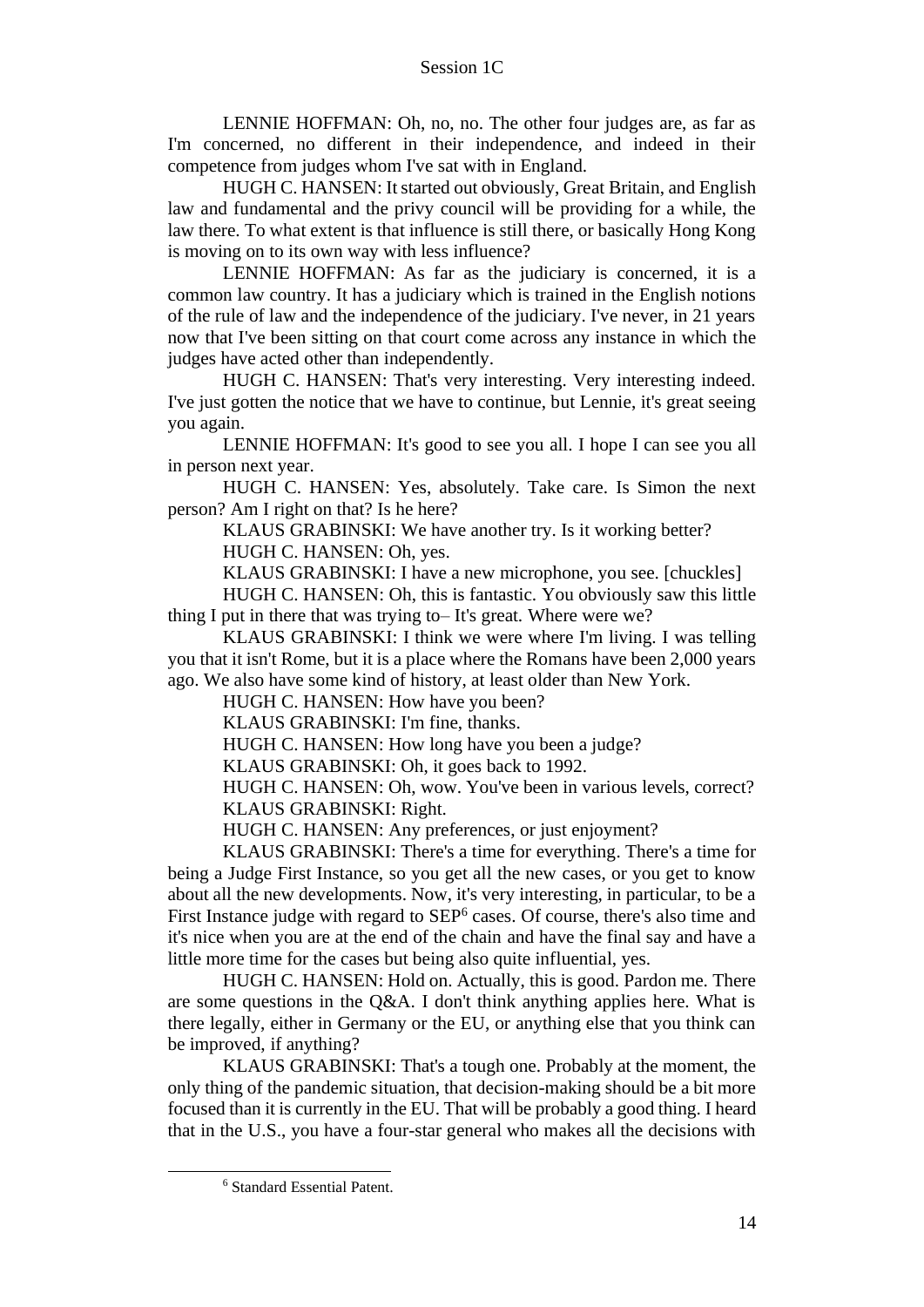regard to the pandemic situation. There are moments when I would prefer also to have a four-star general in Europe who makes decisions and in a more effective way with regard to the pandemic than it's done right now.

HUGH C. HANSEN: I wouldn't say we have a situation where anybody's making anything that everyone's listening to, because some are just ignoring. Mayors are doing things that they want. Different countries have different views. Actually, we could use a real four-star general, maybe, just saying, "Okay, we're going to do this." In terms of going, do you ever have an inclination to go to the Court of Justice on a case and say, "I want to know what they think?"

KLAUS GRABINSKI: You mean to the CJEU?<sup>7</sup>

HUGH C. HANSEN: Yes.

KLAUS GRABINSKI: Well, because we're also Court of Justice.

HUGH C. HANSEN: Yes, of course, I mean the CJEU.

KLAUS GRABINSKI: We are obliged to, because when you are a Supreme Court, and there is a decision, there's a question of interpretation of Union law that has to be answered in order to be able to decide the case. As the Supreme Court, you have to make a referral to the CJEU but only if this question is an open question, has not already been clearly decided. Or it is clear by itself, so no interpretation is really needed.

HUGH C. HANSEN: How often have you referred anything to the CJEU?

KLAUS GRABINSKI: At the Supreme Court level, we did a couple of times. Once it was important, the question was with regard to the Biotech Directive, $8$  what's the understanding of an embryo because this is not eligible, patentable matter. We got a clear answer in this case. It was highly controversial also on the political level. We don't do it very often because, luckily or unluckily, I leave this to you to decide, most parts of patent law are not Union law, they are ECJ– Sorry, European Patent Convention law and this is not European Union law. These are not questions that should be referred to the CJEU.

HUGH C. HANSEN: Okay, Klaus, my final question. What do you think of the Germany Constitutional Court?

KLAUS GRABINSKI: Well, it's important to have a court to decide on constitutional issues. There's one big advantage when I compare it to the Supreme Court in the U.S. The Supreme Court in the U.S. decides on all kinds of subject matters, and also on patent law, for example, while the German Constitutional Court only decides on constitutional issues, which means that in patent law, the Federal Court of Justice, the court to which I adhere has the final say. It's only when constitutional issues are involved that it becomes also a matter of the Federal Constitutional Court.

HUGH C. HANSEN: Now, isn't it true that they say they're the supreme law, but the EU treaty say actually, they're not the supreme law? They should be referring to the–

KLAUS GRABINSKI: Yes, there are different ways of interpreting who has the final say. The European Court of Justice says, "Well, they have the final say, because they have the final say in the area of Union law." The German

<sup>7</sup> Court of Justice of the European Union.

<sup>8</sup> Directive 98/44/EC, of the European Parliament and of the Council of 6 July 1998, on the legal protection of biotechnological inventions, 1998 O.J. (L 213) 13, 21.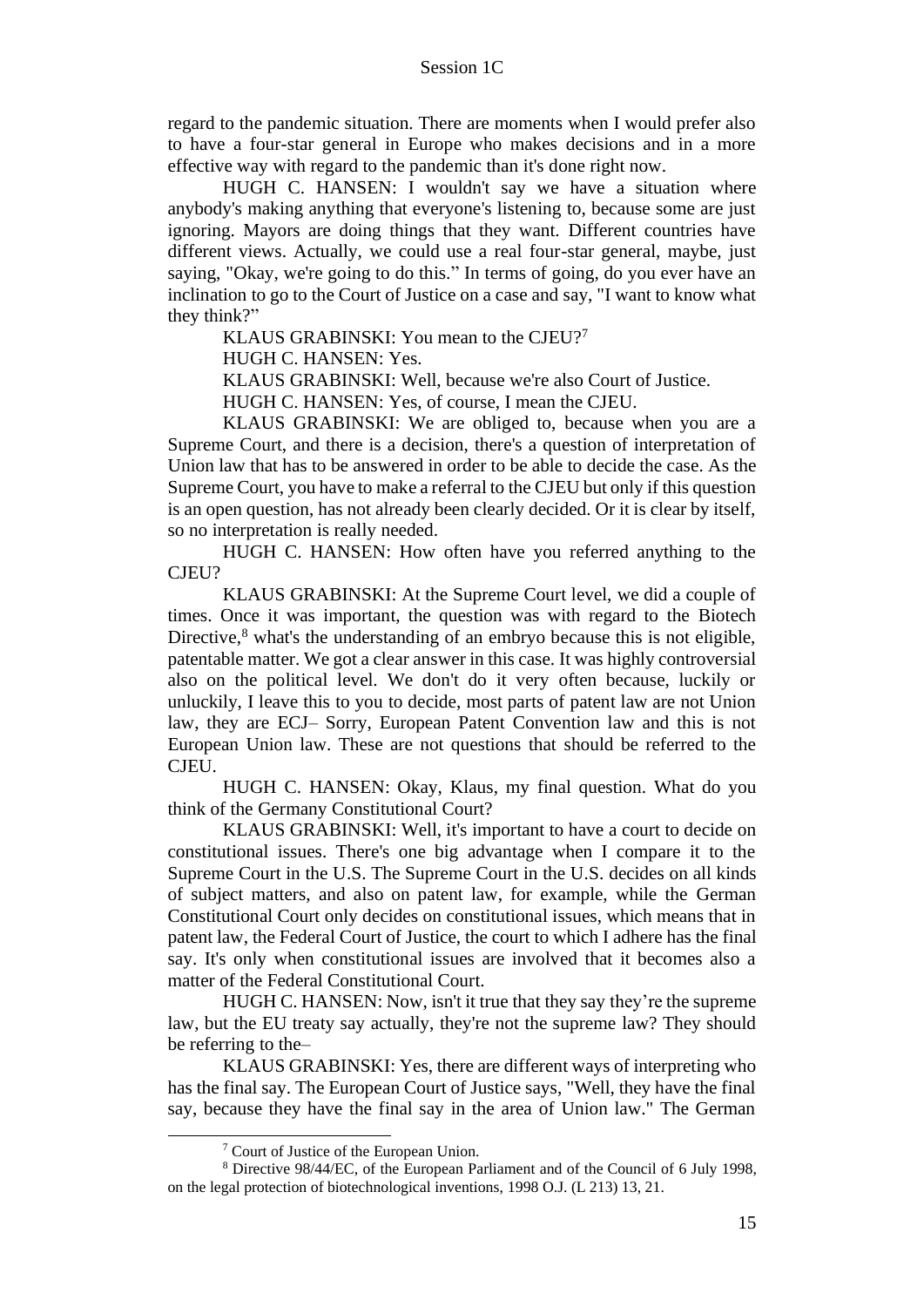Constitutional Court says they have the final say, because they have the final say with regard to the German constitution, which is called the basic law, and they are currently trying to find out who has really the final say.

HUGH C. HANSEN: Well, thank you. I just got a notice to say that we now have only three minutes, and it's basically thanks to you screwing up mechanically, Klaus.

KLAUS GRABINSKI: Thanks a lot for your patience.

HUGH C. HANSEN: We only have three minutes per person now, under the new thing. Well, thank you very much Klaus, good seeing you again. Simon. ANNABELLE BENNETT: What about Christopher?

HUGH C. HANSEN: Hold it. Christopher, we haven't done Christopher. What do you want to talk about, Christopher?

CHRISTOPHER FLOYD: I'll tell you one thing I could talk about, which is, you quite often raise the question of people's titles. You raised it with, I think, Colin about whether he was Lord Justice. You've often said that you'd very much like to be Sir Hugh yourself. Well, the grass is always greener on the other side of the fence. Now, that I'm retired, I've lost my title. I'm still Sir Christopher, but I'm no longer Lord Justice, but I've become an honorary professor. That's the most exciting thing for me, so far as my future is concerned.

HUGH C. HANSEN: How did you get that? Did you have to pay for that, or how do you get one of those?

CHRISTOPHER FLOYD: Well, I was approached by a well-known professor of a university, and I agreed to become an honorary professor. So far, it's not involved any onerous duties, but I've got the title and that's what really counts. Maybe, on that footing, we could arrange a knighthood for you?

HUGH C. HANSEN: If I'm not wrong, you can also occasionally hear cases on the court, right? You're not completely gone from that, are you?

CHRISTOPHER FLOYD: That's right, until I'm 75 years old, I can sit as a so-called retired member of the Court of Appeal, which are sometimes unkindly are called "retreads."

HUGH C. HANSEN: You decided to do this on your own, there was no compulsion. You just wanted to move on or whatever, correct?

CHRISTOPHER FLOYD: Well, like Annabelle, I wanted to go before I was pushed. The judges and the IP system in the UK are now very well stocked with judges at each level. There are two very fine Lords Justices of Appeal who are also on the screen at the moment. There's a judge in the Supreme Court with specialist IP expertise, and there are two fantastic new judges at First Instance. With all that new blood and all those bases filled, to use a baseball term, I thought it was time for me to move on and look in different fields.

HUGH C. HANSEN: What fields?

CHRISTOPHER FLOYD: Well, I'm doing a certain amount of teaching through the EPO, teaching judges patent law. I've rejoined my great old chambers at 11 South Square. I have done some mock trials, it's early days yet. I've done two mock trials. I've done some advice, and I'm giving some evidence in some foreign proceedings about English law. We'll see how it goes. What I don't want to do, is to be as busy as I was as a judge.

HUGH C. HANSEN: Okay. Are you still a bencher of your Inn?

CHRISTOPHER FLOYD: I am, yes.

HUGH C. HANSEN: Now, what does that mean? How much power do wield with that?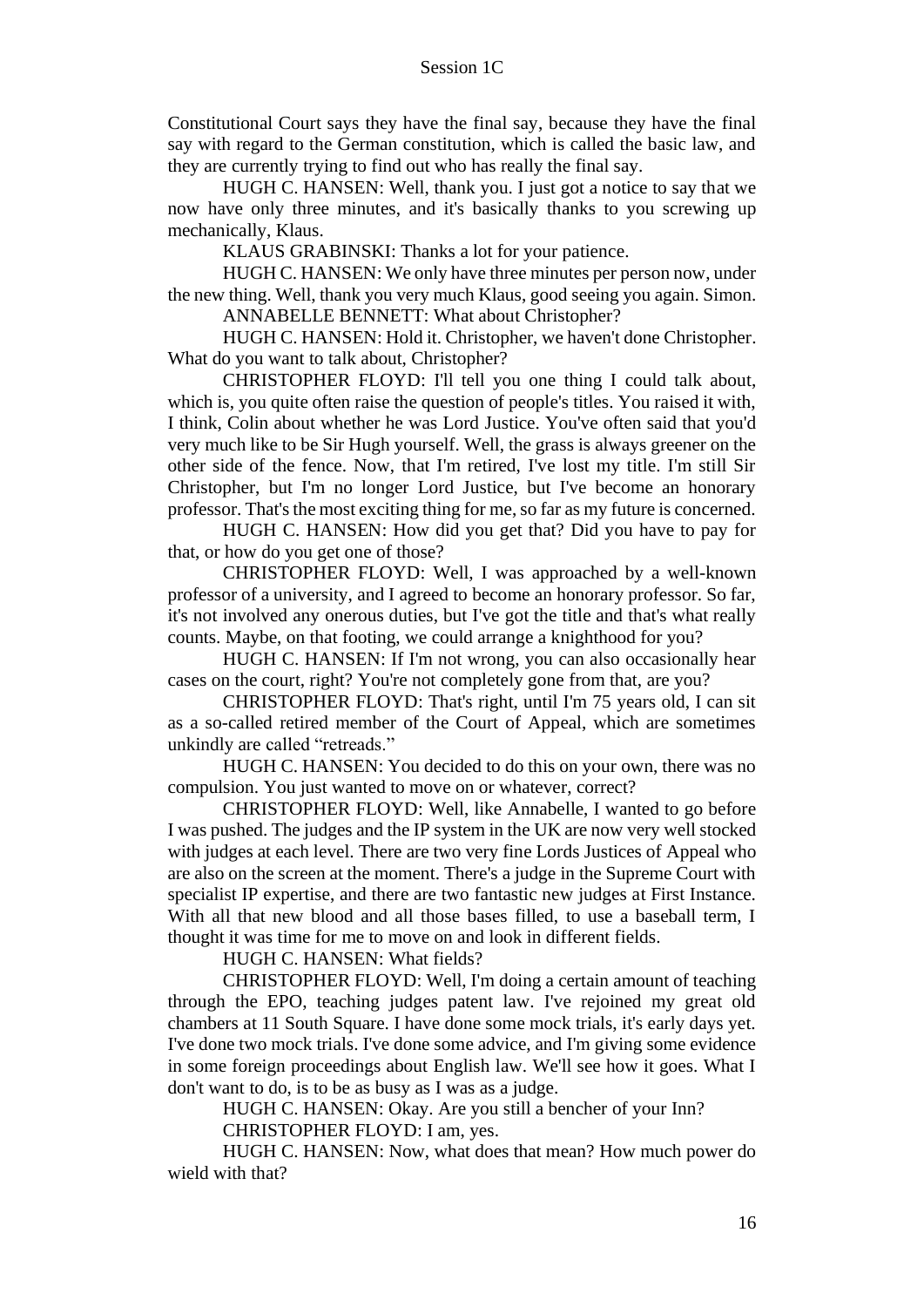CHRISTOPHER FLOYD: It depends how much you want to get involved with the Inn. Being a bencher itself doesn't really give you any power at all, apart from some dining rights. If you want to get involved in the administration of the Inn, then, there are plenty of opportunities: teaching, advocacy, mentoring, running the affairs of the Inn, all sorts of things.

HUGH C. HANSEN: Okay, good. All right. Well, great talking to you again. We are going to no longer see you.

CHRISTOPHER FLOYD: Well, I'd love to still be invited. I'm still trying to be active in IP. I've greatly enjoyed all the Fordham conferences that I've attended. Please don't get the idea that virtual conferences are the same, because I don't think they are, even though this has been a wonderful conference.

HUGH C. HANSEN: Christopher, it's great talking to you again. Is Judge Newman here?

PAULINE NEWMAN: Yes, I'm here. I'm here on the phone.

HUGH C. HANSEN: That's great. I'm very glad to see that. Okay, going on. Next on my list is Gordon. Where is Gordon?

GORDON HUMPHREYS: I'm here.

HUGH C. HANSEN: Hi, Gordon. I'm not going to be able to do that question you have, because you can see in the time constraints that we have. Where were you born?

GORDON HUMPHREYS: London.

HUGH C. HANSEN: Why did you abandon your home country?

GORDON HUMPHREYS: I always was drawn to more international things. I can't really explain why, but I always had an attraction for anything foreign, basically.

HUGH C. HANSEN: You've been on the Boards of Appeals. Now, I got the impression at one point that your Boards of Appeal, because so many people came from different countries– Actually, one thing that I've learned about people is that where they grew up with trademarks, maybe as opposed to others, is more ingrained in them. That's the way it should be done, maybe because– I don't know. Do you run into situations where this Board of Appeal is doing this, and you're doing this, or is everything pretty much harmonized?

GORDON HUMPHREYS: Well, on the procedural side, we're getting more harmonized. We're not there yet, but we're getting more harmonized. On substance, of course, as you say, people have their own interpretations of substance. That's more difficult. The way we've tried to tackle it is through the Grand Board. What we're trying to do is make greater use of the Grand Board, but there you've got nine people taking decisions together by a majority. That's not always a simple process, but that's the route by which we're trying to tackle that problem. That's how we're trying to do it.

HUGH C. HANSEN: Now, I see that you're also an accredited mediator. GORDON HUMPHREYS: Yes.

HUGH C. HANSEN: Why is that? You're not busy enough or what? What's going on?

GORDON HUMPHREYS: No, the Boards of Appeal about 10 years ago, decided that we should offer alternative dispute resolution to parties before us, because up until 2019, we've had a four-tier appeal system or a four-tier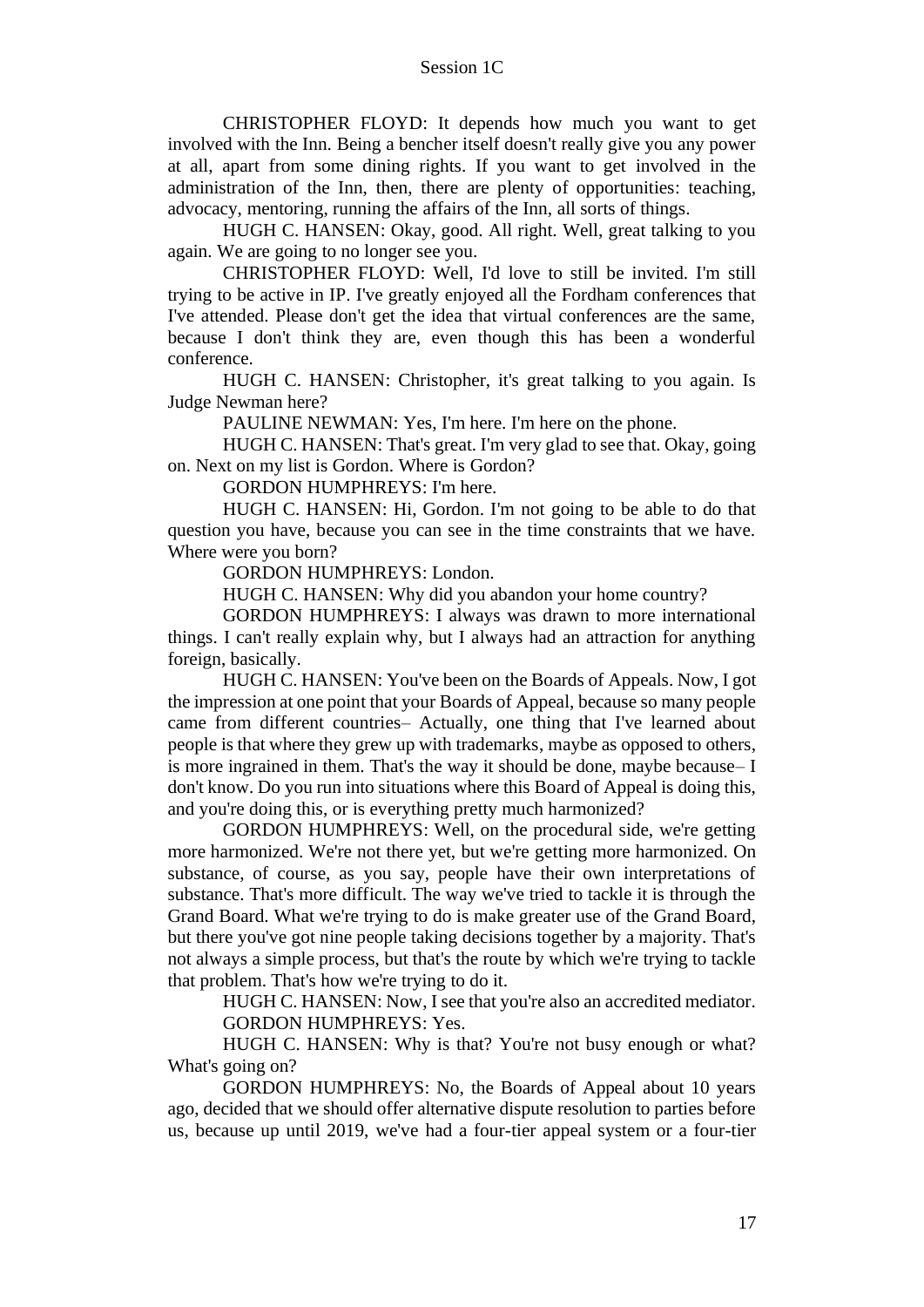decision taking system in the EU, with first instance of EUIPO,<sup>9</sup> then the Boards of Appeal, then the General Court and then to the CJEU.

Sometimes, it can take 14 or even longer. This year we decided the *BABY-DRY* case.<sup>10</sup> We finally disposed of that. Well, since 1996, that case has been ongoing. It makes sense to offer other ways of doing things.

HUGH C. HANSEN: Over here, a number of people are thinking arbitration is a much better way to go, but we'll see. I see– Good seeing you again.

GORDON HUMPHREYS: Likewise, Hugh. Thank you for the invitation, and a great job. I hope that next year, like everybody said that we can be in person.

HUGH C. HANSEN: Well, I'm hoping that-- I just had the second shot and actually it expires today, the waiting period. I can be more free. I hope that I can travel, and I'll see a lot of you people. Well, not Australia because I'm not crazy, but other places, perhaps. Anyway, good seeing you again. [crosstalk]

GORDON HUMPHREYS: Okay.

HUGH C. HANSEN: Robin, is he here?

ROBIN JACOB: Yes.

HUGH C. HANSEN: How are you?

ROBIN JACOB: I'm on very good form, Hugh. I'm very glad to see you appear to be so as well.

HUGH C. HANSEN: What are you doing day-to-day now?

ROBIN JACOB: Well, a bit like Chris, I'm doing a bit of arbitration, a bit of expert witness stuff. I signed off on an affidavit in some Indian proceedings on Tuesday. I'm doing a slightly interesting review at the moment on behalf of the patent office of its tribunal system.

HUGH C. HANSEN: Wow, that's pretty cool.

ROBIN JACOB: I think it's one of the best patent offices in the world, its tribunal system is pretty bloody good, which I can think of a few touches to improve it.

HUGH C. HANSEN: Now, you're the Hugh Laddie Chair, of course. We all remember Hugh very fondly. Are you really doing anything at that university or was that just, you had to–

ROBIN JACOB: That's my offices. When I went to the office, that's where I go. What do you go there for?

HUGH C. HANSEN: I know that's where you are. It's like real estate. Are you actually doing anything in that university?

ROBIN JACOB: Of course, I am. I've been to most of the classes given by other people, of course, but I come along and tell jokes or war stories and ask difficult questions at most of the classes these days, most of the lectures. I train our IP Moot Team, our Oxford IP Moot Team. I get involved in the faculty in all sorts of ways.

HUGH C. HANSEN: You can actually, I think, still sit in a Court of Appeal for–

ROBIN JACOB: No.

HUGH C. HANSEN: No, it's gone?

ROBIN JACOB: Time expired five years ago.

HUGH C. HANSEN: Now, do you miss it, or are you glad?

<sup>&</sup>lt;sup>9</sup> European Union Intellectual Property Office.

<sup>10</sup> *See* Case C-383/99 P, Procter & Gamble Co. v. OHIM, 2001 E.C.R. I-06251.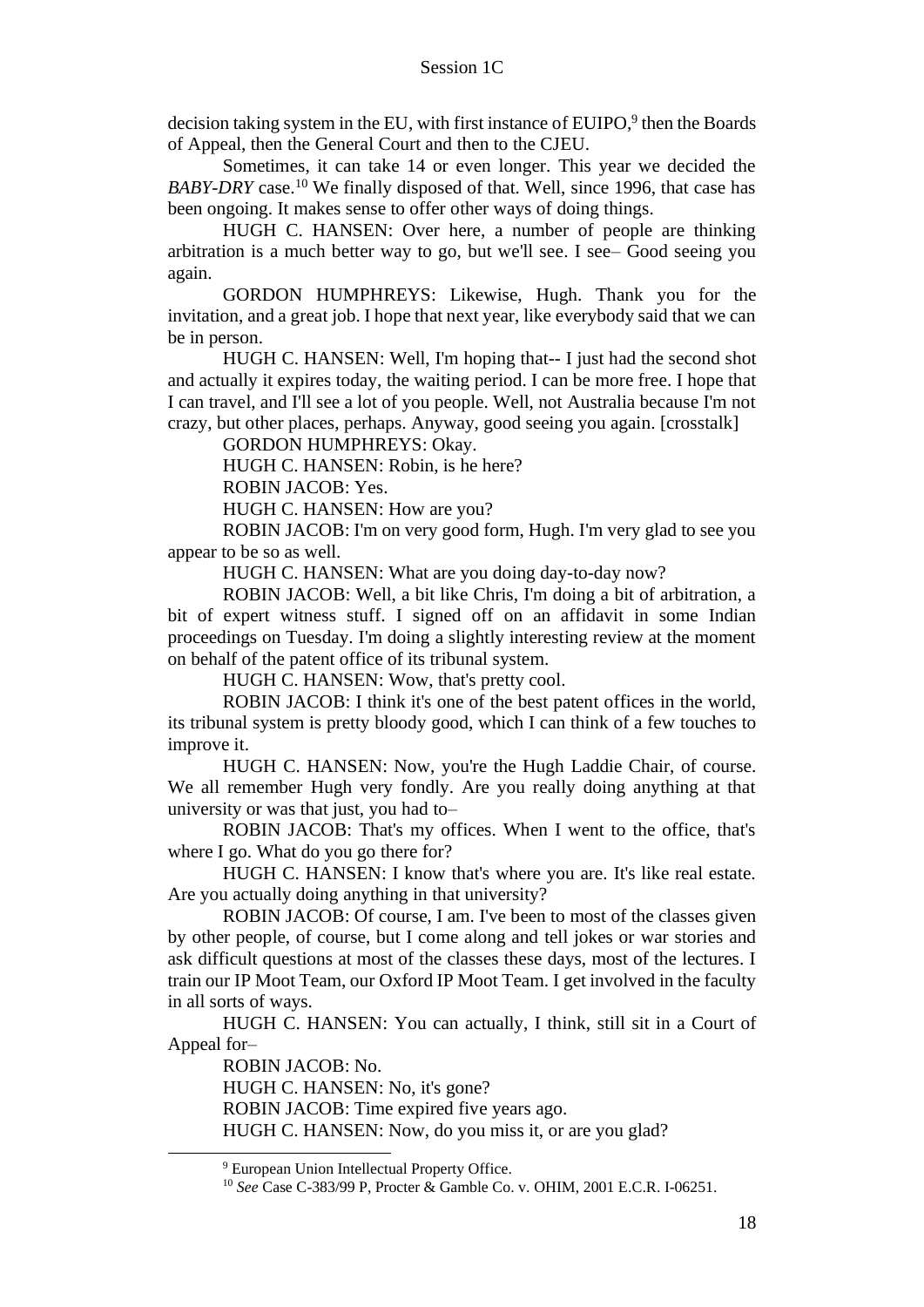ROBIN JACOB: I miss every job I've ever had.

HUGH C. HANSEN: Well, hold on, then you need therapy–

[laughter] because you must be a pretty miserable person if you are missing all these jobs. Come to me, Uncle Hugh. We can talk through these things. Justice in Kazakhstan, however you say that– You're hearing cases?

ROBIN JACOB: Yes, I made a few orders in cases remotely. The Kazakh court is going to work. Now, many, many big companies have signed up pretty well. All the oil companies have all signed up to the jurisdiction of the court. It's difficult to believe. A country like that, said, "People don't trust Kazakh justice. In fact, they don't even know what Kazakh law is." If we're going to have international investment, they're not going to trust that.

Either they're going to do it by arbitration in London, or we set our own court. If we set up our own court, it's going to be one that everybody knows and understands.

HUGH C. HANSEN: Sounds good.

ROBIN JACOB: They've got a bunch of us mainly from the UK. I think all from UK. Well, in fact, all from England and Wales. Mainly retired from the Court of Appeal, but the first Chief Justice was Lord Woolf, who'd been in our Supreme Court and our Chief Justice. Now, we've got another ex-member of Supreme Court as the Chief Justice of Kazakhstan. I get time expired on my birthday, which is coming up fairly shortly as World Intellectual Property Day and my birthday on the 26th of April.

HUGH C. HANSEN: Really? Oh, that's cool. Are you too busy?

ROBIN JACOB: No, I'm just about right. Occasionally, it gets a bit hairy, the odd mock trial comes in or whatever, but basically, it's all working out fine.

HUGH C. HANSEN: I'm getting the sense that you have enough money, right? Because I'm looking for donors.

ROBIN JACOB: I once saw a chap in a case about the level of royalty for records—I was the Chairman of the tribunal—Sydney Kentridge was crossexamining. The witness had run a very successful business in the record business in the late '80s. Kylie Minogue was one of his successes, but he had plenty of others, and his company was called "The Hit Factory." His name was Peter Waterman.

He was out by the side that wanted the rate of royalty raised. Crossexamining Sydney got the witness to say: "When people say, "Haven't you have enough dosh?" I say, "Does anybody ever enough dosh?" It wasn't a very strong argument for raising the royalty. I don't have enough money because I've got all these expensive grandchildren of mine.

HUGH C. HANSEN: Oh, that's a wonderful way to think of them. [laughter] All right, Robin, great seeing you again.

ROBIN JACOB: [chuckles] Thank you. Thank you very much indeed. All right.

HUGH C. HANSEN: Carl, is he here?

CARL JOSEFSSON: Yes. Thank you. I'm here.

HUGH C. HANSEN: All right. You're in the European Patent Office, correct?

CARL JOSEFSSON: Yes. At the Boards of Appeal.

HUGH C. HANSEN: You are former Swedish Judge, Court of Appeal in Stockholm. Why did you leave that? This is a better gig?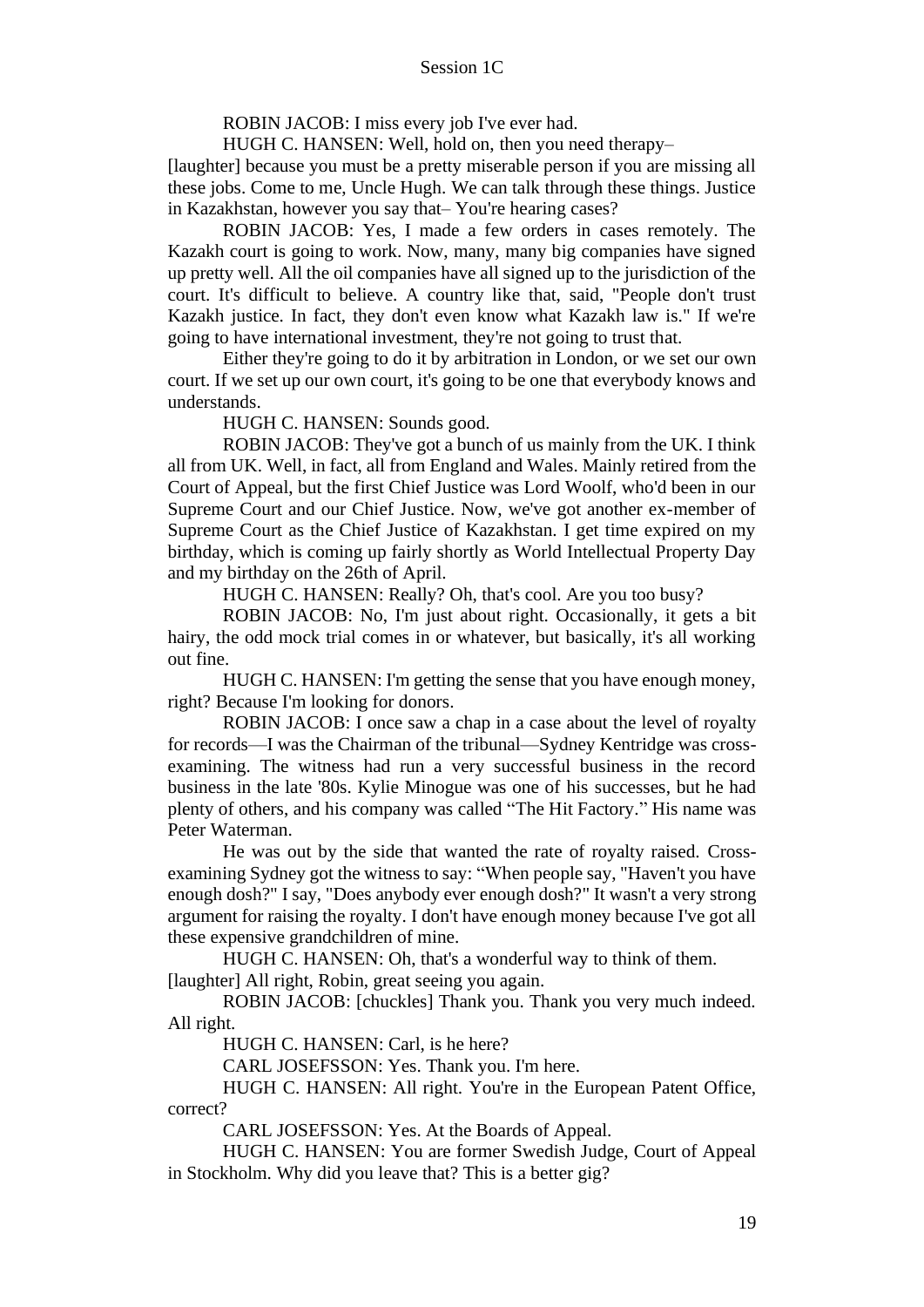CARL JOSEFSSON: Well, in many ways, yes. To be honest, I think so. I enjoyed it very much as a Court of Appeal Judge in Sweden. I had also a background in working in the ministries with the UPC, in particular, for many years, so yes.

HUGH C. HANSEN: You're in a Boards of Appeals of the EPO, that's pretty heady stuff, right? You're a big shot, the cheese. Not only that, you're the president of an Enlarged Board of Appeal. What exactly does that mean?

CARL JOSEFSSON: I'm the chairman of the Enlarged Board. Formerly, that's, actually if you really go into the nitty-gritty and the regulation, it's the basic function I have being chairman of the Enlarged Board. Then, according to the implementing regulations of the EPC,<sup>11</sup> the chairman of the Enlarged Board shall also be president of the Boards of Appeal.

The Enlarged Board is the body then deciding, determining, well, eventually the points of law under the EPC. We are seven, sitting together when we do it, and we also have judges from the contracting states participating in these cases.

HUGH C. HANSEN: Are you going to hear more cases because of Brexit, because no one's going to the CJEU anymore, or it has no effect?

CARL JOSEFSSON: I would not say that that has any effect. I would welcome to see more cases, but that really depends on the boards within the Boards of Appeal referring questions, as well as the president of the office referring questions to us. I cannot refer a question myself.

HUGH C. HANSEN: Where do you live?

CARL JOSEFSSON: I live in Munich now. Since I was appointed here, I live with my family in Munich.

HUGH C. HANSEN: Is that where the European Patent Office is?

CARL JOSEFSSON: Yes. Well, parts of it, but the Boards of Appeal, we are located in Munich, yes.

HUGH C. HANSEN: All right. That's great. Well, good to see you. Welcome to Fordham.

CARL JOSEFSSON: Thank you very much. Great pleasure to be here and to see you all. Thank you.

HUGH C. HANSEN: Great. All right. Kate, are you here? Yes, I can see you over there in the corner.

KATHLEEN M. O'MALLEY: Can you hear me?

HUGH C. HANSEN: Yes, I can hear you now. Both Kate and I have gone through a difficult period in the last couple of days, because the Supreme Court, I don't know, our Supreme Court, I mean, really, they– Almost don't know what to say about them anymore. Anyway, they had a decision. Kate had a decision. It was fantastic. The government came in on that side, everything outside– People thought maybe they'd futz around with a little bit of fair use, but they would clearly say that this is copyrightable and everything else, and they didn't do that.

What they did is pathetic. The dissent, if you want to see what the law should be, look at the dissent that Justice Thomas wrote with Alito concurring in it. Now, Breyer, he's done this a number of times. He screwed up patent law and said, "No, it's not precedent. Don't worry, we're not overruling this." Now, he said, "No, it's not precedent at all." We'll see.

<sup>&</sup>lt;sup>11</sup> European Patent Convention.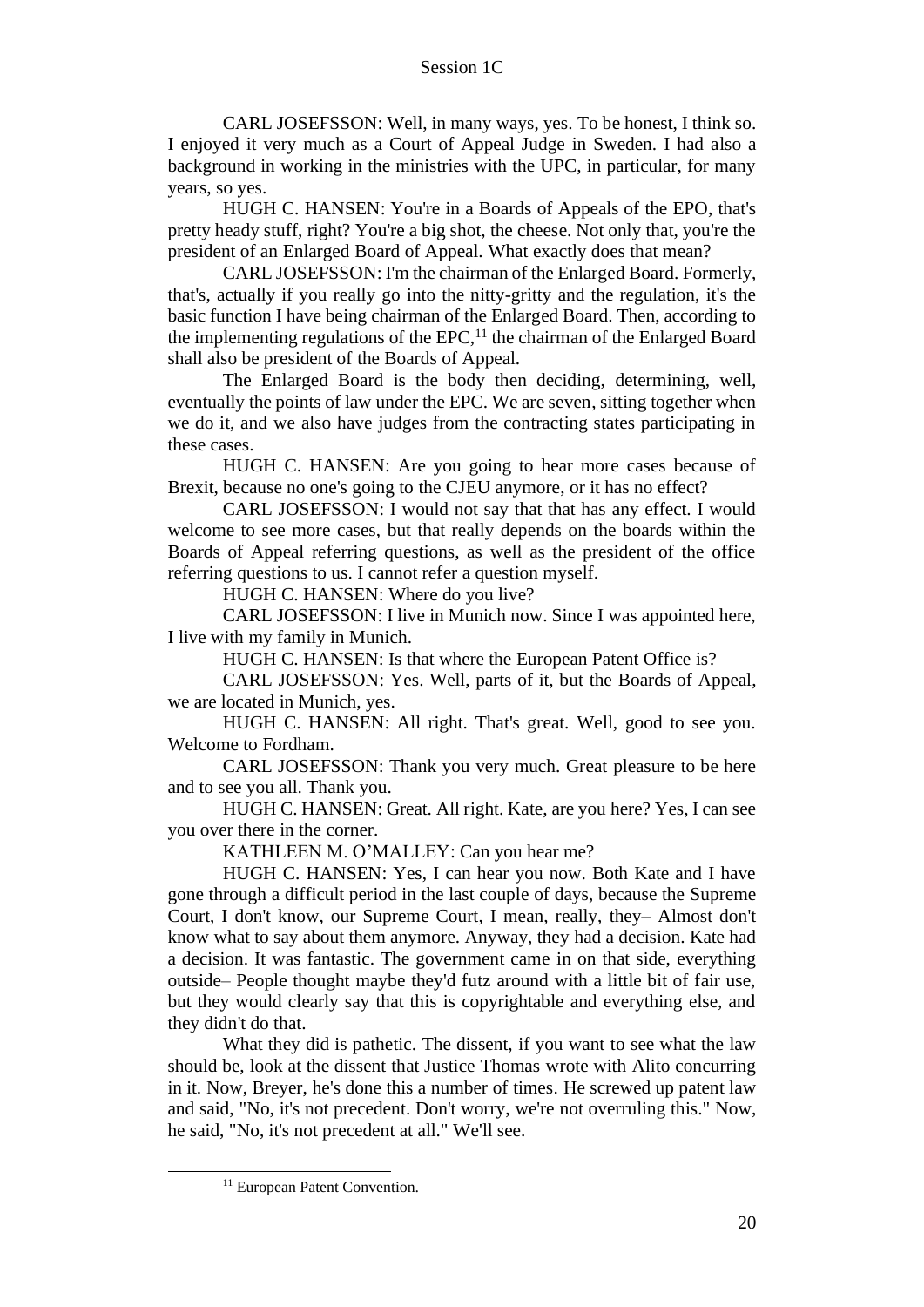It looks like what happened is, they couldn't make a decision. It took them forever to get the votes for this decision. It's not a good day, I think, for our Supreme Court. I'm sorry, Kate. I didn't mean to get carried away on this.

KATHLEEN M. O'MALLEY: When I was on the district court, we always had a great line that said, "I'd rather be right than affirmed."

HUGH C. HANSEN: There you go. Exactly right.

KATHLEEN M. O'MALLEY: It wasn't just my decision. It was a decision of a unanimous three-member panel. They were as equally in agreement with me. It was all three of us.

HUGH C. HANSEN: Good. Okay, so I have a bunch of questions, but I'm afraid I'm not going to be able to. Next time I see you, I can ask you the question.

KATHLEEN M. O'MALLEY: [chuckles] Just give me a call anytime.

HUGH C. HANSEN: If they weren't going to actually kick us out of the room, which apparently, they are. Keep up the good work. All right. Simon, I had you here for a while. Are you here?

SIMON HOLZER: I'm here. Yes. Hi, Hugh.

HUGH C. HANSEN: All right. Now, just between you and me, Simon, have you thought what on earth is going on in this session? Why am I in this session? It's–

SIMON HOLZER: It's actually true. From my work, probably, my work as a judge is probably less than 10% and that's why I asked myself if– [crosstalk]

HUGH C. HANSEN: No, that's not what I'm talking about. I'm saying, "This guy is crazy. This whole thing is crazy. How did I get involved in this, and how do I get out of it?" Fortunately, we're short of time, so you won't have to suffer much.

SIMON HOLZER: I just realized that I forgot to grab a glass of red wine before the session, and that's probably a big mistake.

HUGH C. HANSEN: I think actually that would have been a good idea for both of us, I think. What is this Swiss Federal Patent Court all about?

SIMON HOLZER: It's a court established in 2012 with jurisdiction on all patent infringement matters and patent nullity matters in Switzerland. I think the specialty is that you have two full time judges and roughly 30 part time judges appointed on a case-by-case basis, and I am one of them.

HUGH C. HANSEN: Are you a part time judge?

SIMON HOLZER: I am a part time judge, yes.

HUGH C. HANSEN: If you're a part time judge, can you ever sit on a case because you're also an advocate on other cases? How does that work?

SIMON HOLZER: Yes, but this can be a problem. You have to have the same people sitting as a judge on the bench and litigating cases in the same court. Switzerland is a small country, and if you want to have a specialized court, we thought that's a good solution for us, and it seems to work, but from time to time, we have cases, motions for recusal of judges. That's true, yes.

HUGH C. HANSEN: Why would I want to sue in Switzerland rather than some other place? Is there something about– Let's say, there's infringement going on all over the place. Is there a good reason? You probably hear the cases quickly. You're very good. You're all very smart, and frankly, you all think you're smarter than everyone else. Am I right on that? Yes. Okay. Is that a reason to sue in Switzerland?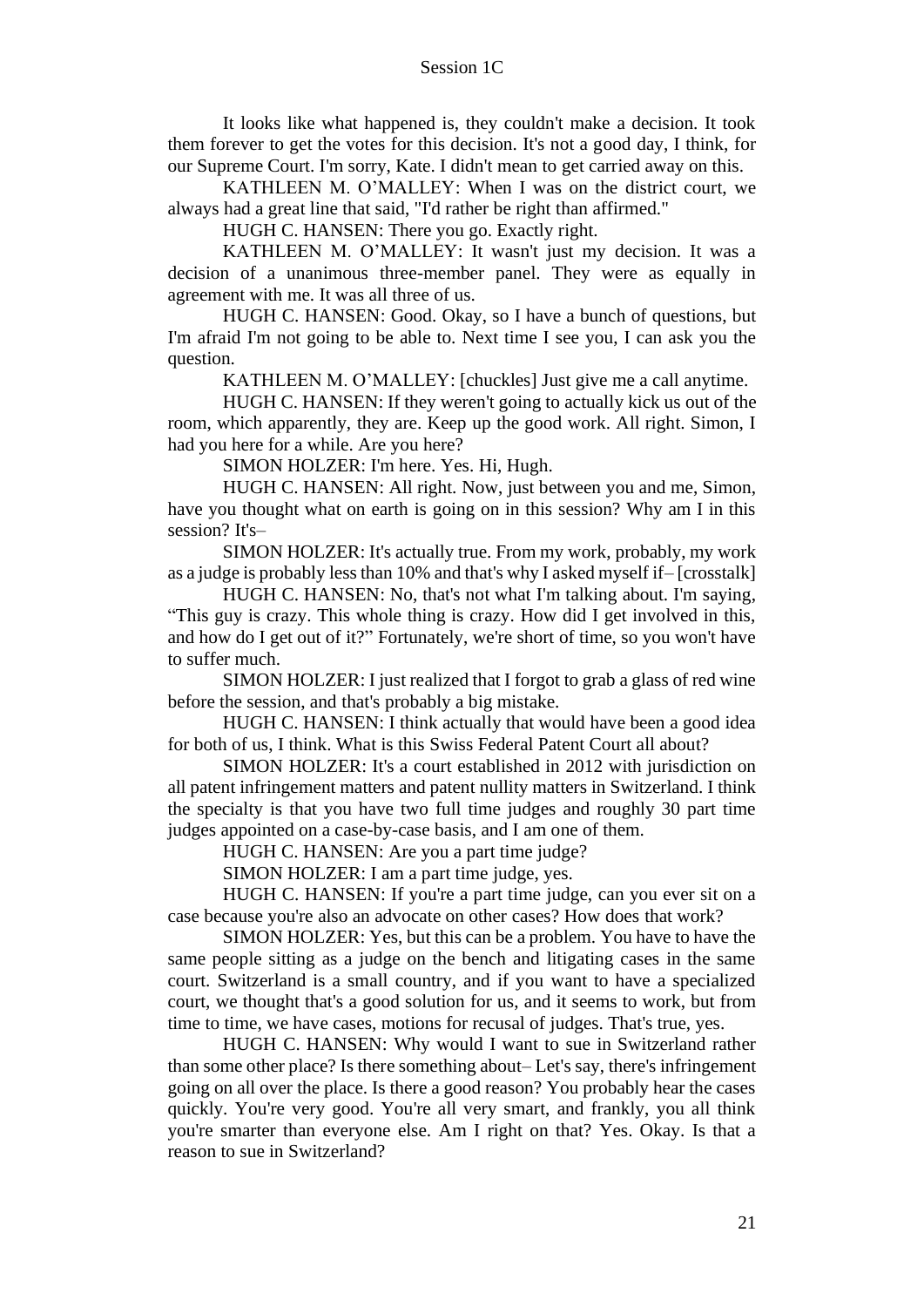SIMON HOLZER: Yes, that's probably one of the reasons. No, actually what's the reason for coming to Switzerland? I think that the specialized judges, that's certainly one of the reasons. You have a panel of three to five judges, and at least one of them has a technical education. Most of the time, two or three of them have a technical background or scientific background. That certainly helps in patent cases that you have judges with a legal background and with a technical background.

HUGH C. HANSEN: Okay, Simon. Well, thank you very much for coming. I hope to see you again. I go to Switzerland every once in a while. Genève is in Switzerland, right?

SIMON HOLZER: Genève is in Switzerland. Yes.

HUGH C. HANSEN: Which is really lovely. Lake Geneva, my heavens, I could spend the rest of my life on that.

SIMON HOLZER: Yes, we have a branch of our law firm there, and so we have meetings there from time to time. I like it very much.

HUGH C. HANSEN: All right. Well, maybe I'll see you over there sometime. Anyway, thank you for coming.

SIMON HOLZER: You should let me know. Thank you for having me and for organizing this. Thank you.

HUGH C. HANSEN: Okay, I got a note that Judge Newman is with us. Polly, are you here?

PAULINE NEWMAN: Yes, I'm here.

HUGH C. HANSEN: What is going on that makes you happy these days?

PAULINE NEWMAN: Well, I can't say that "happy" is quite the word. As I was listening to all of you, it occurred to me, and especially for those of you who might be doing other things and have decided to even join or stay in this business, that this is really looking back over the decades of very interesting time in intellectual property law, patent and copyright. In trying to understand why that should be, it seems pretty clear to me, it's because the technology is so different. Therefore, the business interests are different. The vested interests are different. The law needs to adjust in the interest of progress, in the interest of the sort of things that are allowing us to have this conference today, remotely.

HUGH C. HANSEN: Okay.

PAULINE NEWMAN: The other thing is, what's interesting, just having to start the thinking process all over again for each new issue that I once thought we solved 30 years ago.

HUGH C. HANSEN: Okay. Sorry to say this, Polly, I just got a message saying we have to go. The next two people only get two minutes. Great to hear from you. I'm sorry that it's so little. Paul?

PAUL R. MICHEL: Yes.

HUGH C. HANSEN: How are you?

PAUL R. MICHEL: Very good and very busy, even though I'm supposedly retired.

HUGH C. HANSEN: Well, you were an assistant Watergate special prosecutor. I want to know: what did you know, and when did you know it?

PAUL R. MICHEL: [laughs] Well, yes, my experience was that when there's an emergency, you can pull together a small team of very capable people, give them a very short timeline and they can produce great results, and that's what the Watergate special prosecutor's office did.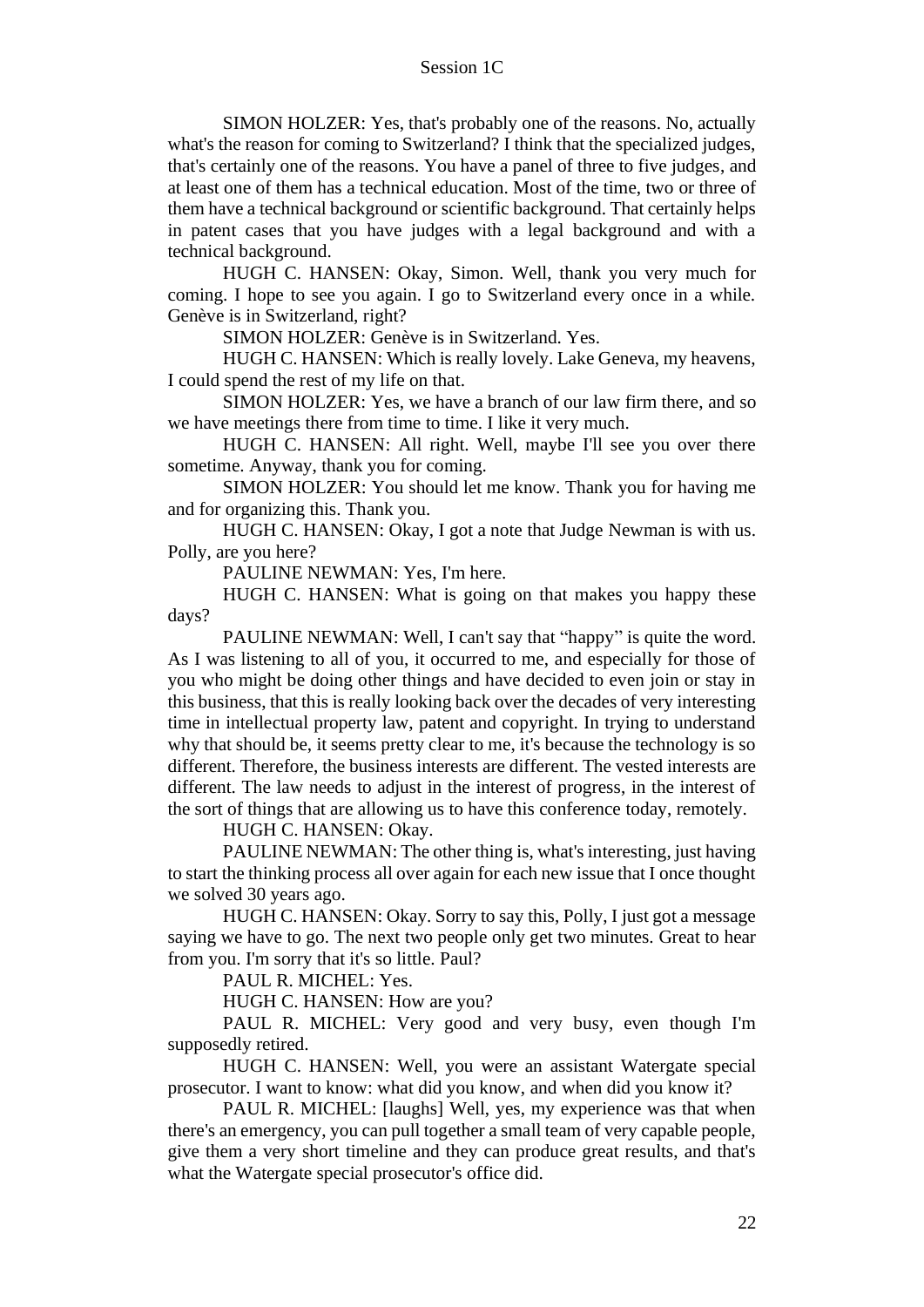HUGH C. HANSEN: Well, that's one version of it. People don't realize that Nixon leaving the White House was really a result of my actions. I was sending him letters, handwritten and typed, to get out of there. Then, I saw this thing, it's cheaper than a regular mailgram. They'll mail it on Tuesday and they get it on Thursday, and this and that.

On Tuesday, I sent him a mailgram. Thursday, he resigned from the presidency. I demanded that he resigned, by the way. I think it's pretty clear really what was going on there. Did you get caught up in that at all?

PAUL R. MICHEL: Yes, of course. I was investigating a slush fund of money given to the President's confidant, his secretary Rose Mary Woods and his banker friend, Charles Rebozo by various multimillionaires, quite a handful of them, all of whom provided \$100,000 in cash in a briefcase, separately, of course. There was much more about to come out beyond what the public knew, but it was clear from the tapes we prosecutors got by subpoena and from witness statements. Besides, the senators were telling President Nixon he would be convicted in the Senate, so he better resign, so he did. I was up to my eyeballs and part of the pressure that led to his resignation.

HUGH C. HANSEN: You should write that up. That's interesting. Now, you were a Chief Judge for six years, 23 years I think on the court. Why did you leave the court?

PAUL R. MICHEL: I loved the work. I loved the colleagues, the lawyers, the cases, I enjoyed every day. I thought I would never leave until I had to be carried out in a pine box, but I left because the patent law and IP law, in general, was under such assault by strong commercial forces, and the Supreme Court was making a hash out of it, so I've spent the last decade trying to help revive patents, copyrights, trademarks, and other IP rights. Only today, I was on the phone with some key senatorial staffers along with David Kappos, trying to straighten out the mess of eligibility law. This is my new vocation, and it's a long battle, but I think it's worth it. It's necessary. There's no alternative because the Supreme Court refuses to fix the mess they inadvertently created.

HUGH C. HANSEN: Okay. All right. Well, I'm glad you're there. You're a good man. I look forward to the next time we can get together. Thank you. All right. Jennifer, are you here?

JENNIFER CHOE-GROVES: I'm here. Hi there.

HUGH C. HANSEN: You were this wonderful concert pianist as a teenager, right?

JENNIFER CHOE-GROVES: Yes, I studied a lot of piano my whole life and I went to Juilliard.

HUGH C. HANSEN: Juilliard, which is right there. That's fantastic.

JENNIFER CHOE-GROVES: Yes, right across the street from Fordham Law School.

HUGH C. HANSEN: Then you abandoned that and went into the law, why?

JENNIFER CHOE-GROVES: It's complicated. Essentially, I wanted a profession. Classical piano is a really tough business. The best way I can describe it is, I was winning lots of competitions in the New York area, but I wasn't winning the Van Cliburn Competition, I wasn't at that international level. Some of my friends and classmates were. You have a real look at reality when you're young and you realize, "Where am I going to go in this field?" I decided to do something different. That's how I got into intellectual property, because I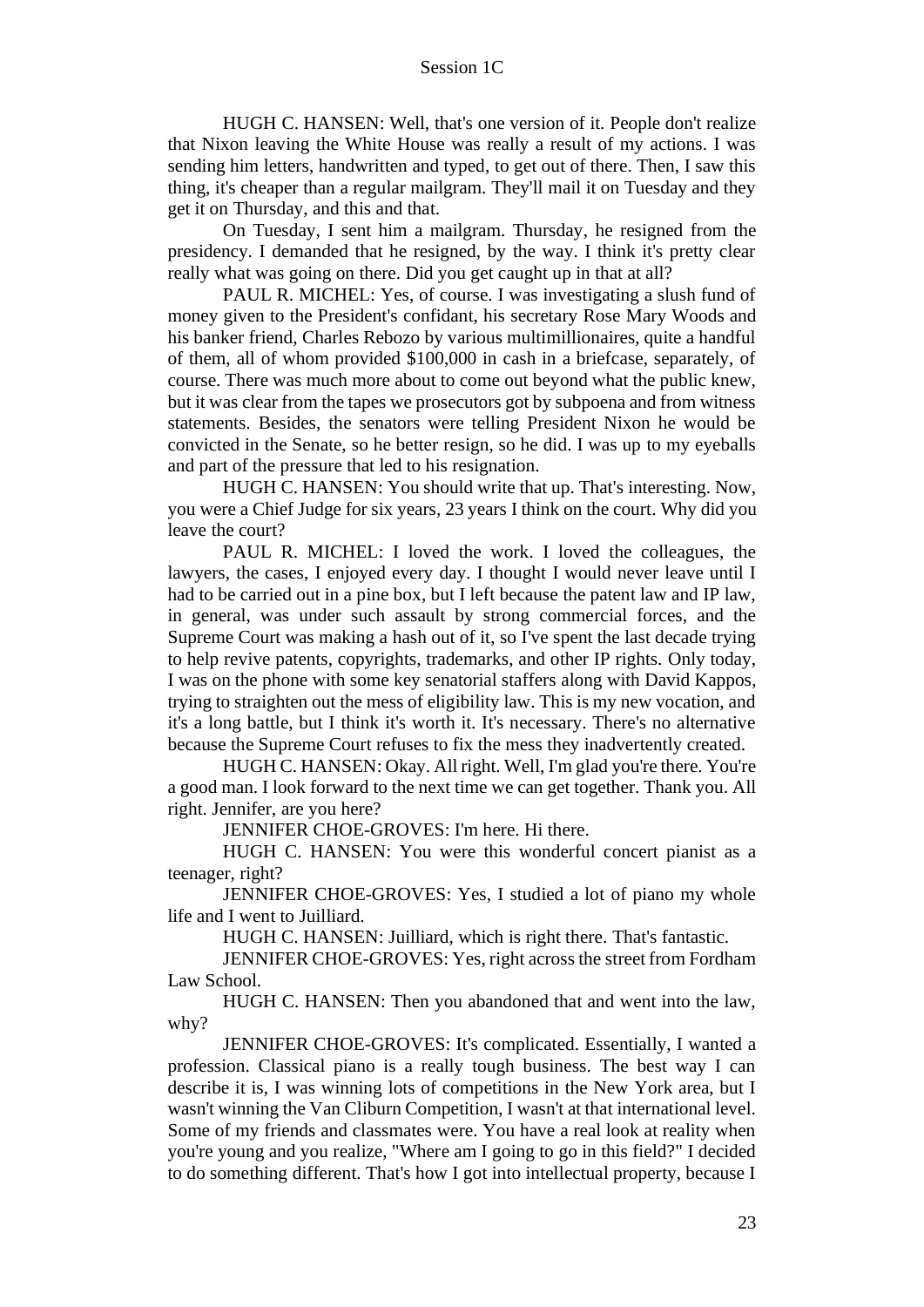was always very interested in music, in copyrights, and just all of IP, so that's how I started.

HUGH C. HANSEN: What do you think of the Court of International Trade?

JENNIFER CHOE-GROVES: It's been fantastic, it's been great. We're really, really busy right now. I'm sitting on a three-judge panel right now, it's the biggest case our court has ever had. It's about 3,600 complaints stemming from USTR,<sup>12</sup> who had a Section  $301^{13}$  investigation of IP and technology transfer in China, and then almost 4,000 companies have sued the U.S. Government and USTR, and U.S. Customs and Border Patrol. I am on this panel right now, and we're winding our way through this case.

HUGH C. HANSEN: Sounds great. I tell my students that most of the counterfeiters and pirates are sending stuff from overseas. "Grey goods" are coming from overseas. Your court is the one that can block it more easily than I think if they sued in a district court or something else, so it would seem to me. Are you overworked, underworked, or what are you over there?

JENNIFER CHOE-GROVES: We're very, very busy. Then, even in the 337<sup>14</sup> context, I've had multiple cases involving 337 exclusion orders at the borders. I've also had grey market goods cases. We're just very, very busy right now.

HUGH C. HANSEN: Okay. All right, thanks Jennifer. The next person and the last person is somebody who used to be on your court. Do you know Scott at all?

JENNIFER CHOE-GROVES: No. Hi, Scott. [chuckles]

HUGH C. HANSEN: All right, thank you. Now, Scott we have 70 seconds. How are you doing?

F. SCOTT KIEFF: Great to see you, Hugh. How are you?

HUGH C. HANSEN: I'm doing well, thanks. Man, it sounds– I saw a part of what you were talking about, you're doing all sorts of interesting stuff. How are you earning a living?

F. SCOTT KIEFF: You're very kind. I'm enjoying teaching my students and doing my writing, as well as doing my consulting. It's a combination of things.

HUGH C. HANSEN: What would you say– Is there anything in your life– You've done a lot of different things. You're basically a patent person, right, if I had to guess?

F. SCOTT KIEFF: Yes, I grew up a patent lawyer.

HUGH C. HANSEN: You were able to overcome that?

F. SCOTT KIEFF: I managed to learn to wear dark socks with dark shoes, and light socks with sneakers, and put away the pocket protector.

HUGH C. HANSEN: Where do you want to be five years, 10 years from now, doing what?

F. SCOTT KIEFF: [laughs] Trying to play a little more tennis and otherwise doing the same things. I really enjoy writing, and I really enjoy problem solving.

<sup>&</sup>lt;sup>12</sup> United States Trade Representative.

<sup>13</sup> Trade Act of 1974, Pub. L. No. 93-618, § 301, 88 Stat. 1978-2 (1975).

<sup>14</sup> 19 U.S.C. § 1337 (2012).